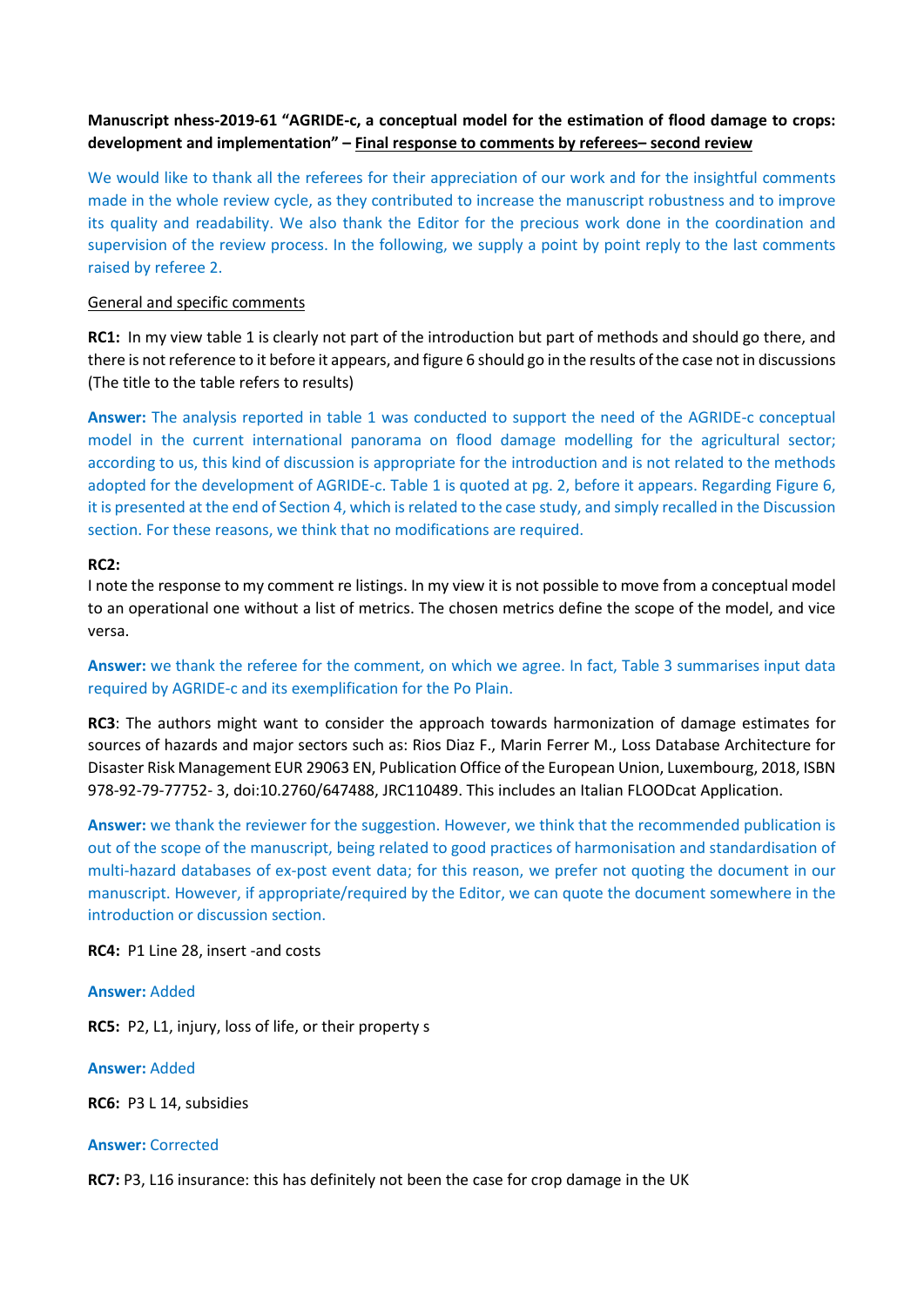**Answer:** we are aware of this. However, given the international nature of the work (and, in particular, of the potential users of the conceptual model), we think it is not fair/necessary to specify the UK situation in the manuscript. Indeed, by referring to the European context, the paper states "that led most of public authorities responsible for damage compensation to be less interested in the agricultural sector".

**RC8:** P4 L10 not clear what this refers to, you mean that 'in practice a proportion of yield is lost',

**Answer:** yes, the sentence has been corrected and made clearer.

**RC9:** P9, L24, - perhaps should explain this is the total value of farm outputs, and this applies to a production cycle, typically a year

## **Answer:** specified

**RC10:** P13, L13, see comments about the need to express these to a base year using 'constant' prices, e.g. 2015 values. not done here but should do it. Guidance usually requires estimates expressed to a constant price base, e.g. 2018 prices. This is essential if the model outputs are used to guide investment decisions, especially during periods of high inflation. Furthermore, agricultural output prices may be inflating at different rates than flood infrastructure costs. A comment on this might be useful, that annual prices series need to be adjusted to a constant price base to adjust for inflation if appropriate.

**Answer:** we thank the referee for this important remark on costs/prices adjustment that, if neglected, could lead to an improper use of the model. We added a sentence on this at the end of Section 4.2.

**RC11:** P13,13, make it clear these do not include automatic entitlements to direct farm income support

**Answer:** According to our knowledge, there are not automatic entitlements in Italy. Still, we have specified in the new version of the paper that EU contributions represents a "potential" income for the farmer.

**RC12:** P13, L17 are these price books better referred to as 'Regional Farm Management Books'?

**Answer**: we preferred to leave the reference as "price lists" (as suggested by the local experts) because we are sure neither on what referee means with "Regional Farm Management Books'" nor we are aware of the existence of such books in Italy.

**RC13:** P20, L19, activities, as it is typically the case of river restoration actions, included in "integrated river basin management" projects, better to rephrase as ' including integrated river basin management" project and river restoration actions

## **Answer:** rephrased

**RC14:** P20, L30, there may be no choice if reseeding is not feasible and some costs can be avoided

**Answer**: we agree, this is reflected in the model

**RC15:** P21, L2, make it clear what the % refer to: NM

**Answer:** reference to NM has been added

**RC16 (P1.L20):** P21, L26 convenient = appropriate

**Answer:** corrected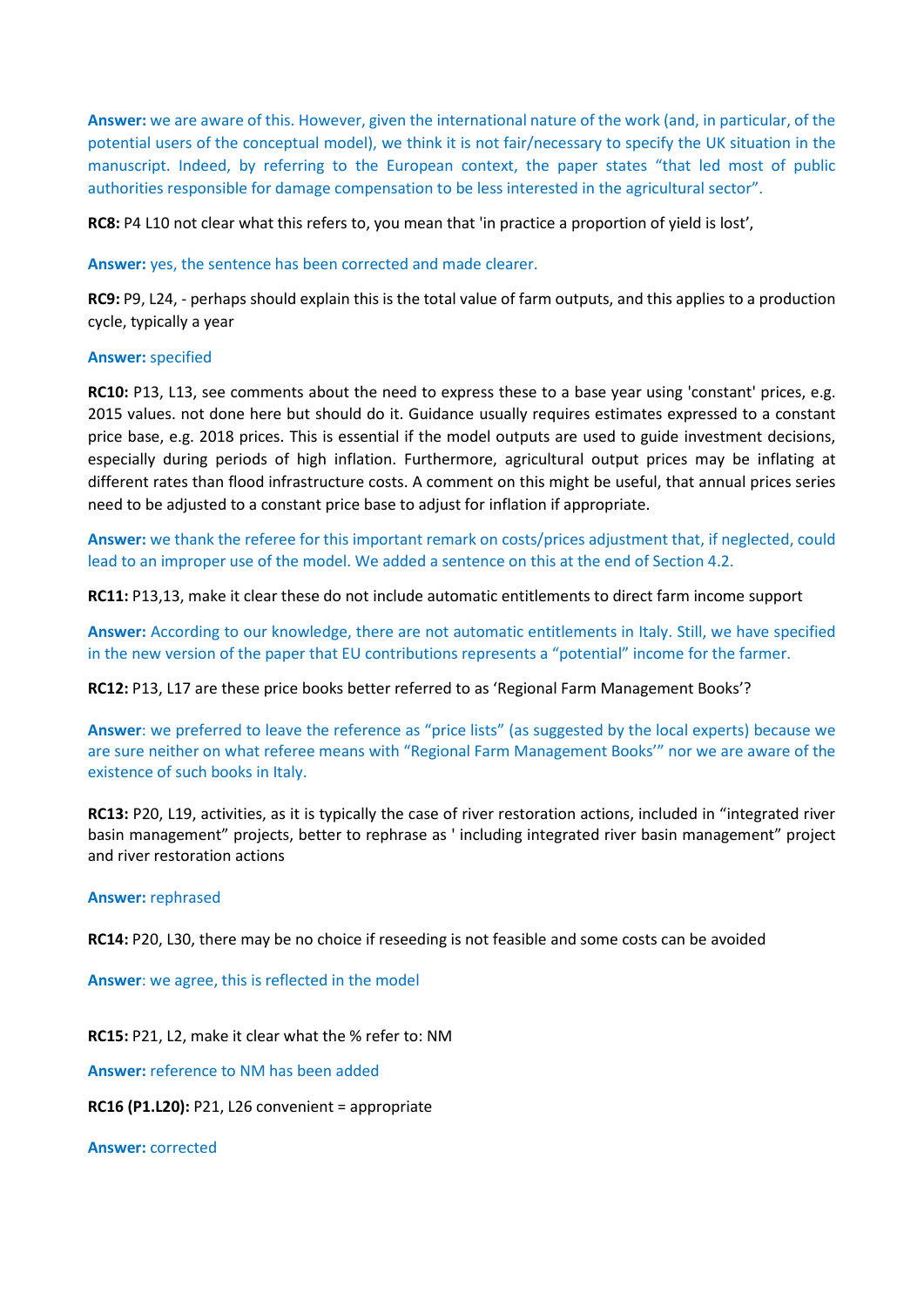# **RC17:** Acknowledgements: Suggest you thank the reviewers (not to name them) in order to recognise the importance and benefit of the review system

# **Answer:** we added acknowledgements to the Editor and the Reviewers

## Remark for the editor

In order to further increase the accessibility of the supplementary spreadsheet, we have uploaded it on the Mendeley repository. The reference has been updated accordingly.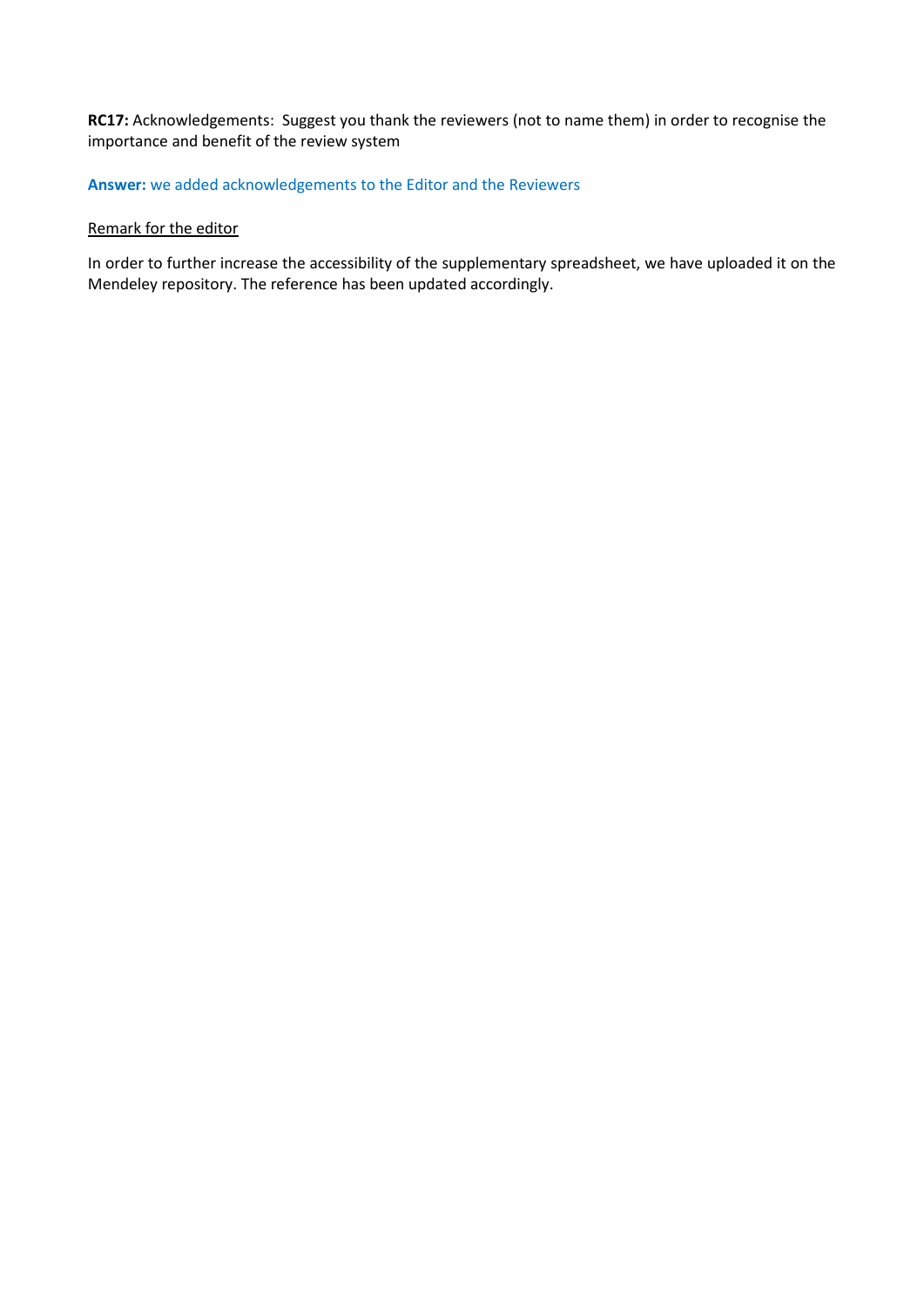# **AGRIDE-c, a conceptual model for the estimation of flood damage to crops: development and implementation**

Daniela Molinari<sup>1</sup>, Anna Rita Scorzini<sup>2</sup>, Alice Gallazzi<sup>1</sup>, Francesco Ballio<sup>1</sup>

5 <sup>1</sup> Department of Civil and Environmental Engineering, Politecnico di Milano, Piazza Leonardo da Vinci 32, 20133, Milano, Italy <sup>2</sup> Department of Civil, Environmental and Architectural Engineering, Università degli Studi dell'Aquila, Via Gronchi, 18,

67100, L'Aquila, Italy

*Correspondence to*: Daniela Molinari (daniela.molinari@polimi.it)

- 10 **Abstract.** This paper presents AGRIDE-c, a conceptual model for the assessment of flood damage to crops, in favour of more comprehensive flood damage assessments. Available knowledge on damage mechanisms triggered by inundation phenomena is systematised in a usable and consistent tool, with the main strength represented by the integration of physical damage assessment with the evaluation of its economic consequences on the income of the farmers. This allows AGRIDE-c to be used to guide the flood damage assessment process in different geographical and economic contexts, as demonstrated by the
- 15 example provided in this study for the Po Plain (North of Italy). The development and implementation of the model highlighted that a thorough understanding and modelling of damage mechanisms to crops is a powerful tool to support more effective damage mitigation strategies, both at public and at private (i.e. farmers) level.

#### **1 Introduction**

On a global scale, floods are among the most common and damaging natural hazards (EEA, 2017, CRED, 2019). As climate

- 20 change continues to exacerbate extreme meteorological events, flood prone areas and flood-related damages are expected to grow rapidly in the future (Van Alst, 2006; Wobus et al., 2017; Alfieri et al., 2018; Mechler et al., 2019). To cope with this increasing risk, the EU Floods Directive (Directive 2007/60/EC) requires Member States (and, in particular, River Basin Districts) to periodically develop Flood Risk Management Plans, which are the operational/normative tools for the definition of flood risk mitigation strategies, including a blend of structural and non-structural measures. These measures must be
- 25 identified on the basis of a reliable and comprehensive assessment of costs and benefits related to the implementation of alternative strategies (Jonkman et al., 2004; Mechler, 2016), i.e. on cost-benefit analyses (CBAs), which implies a public choice based on the assessment of welfare change associated with public investments. In fact, CBAs would require a comprehensive estimation of the costs and benefits produced by the adoption of different strategies (Jonkman et al., 2004; Mechler, 2016), with the latterbenefits consisting in the avoided losses to all exposed sectors and at different temporal scales
- 30 (i.e. direct and indirect/long term damages).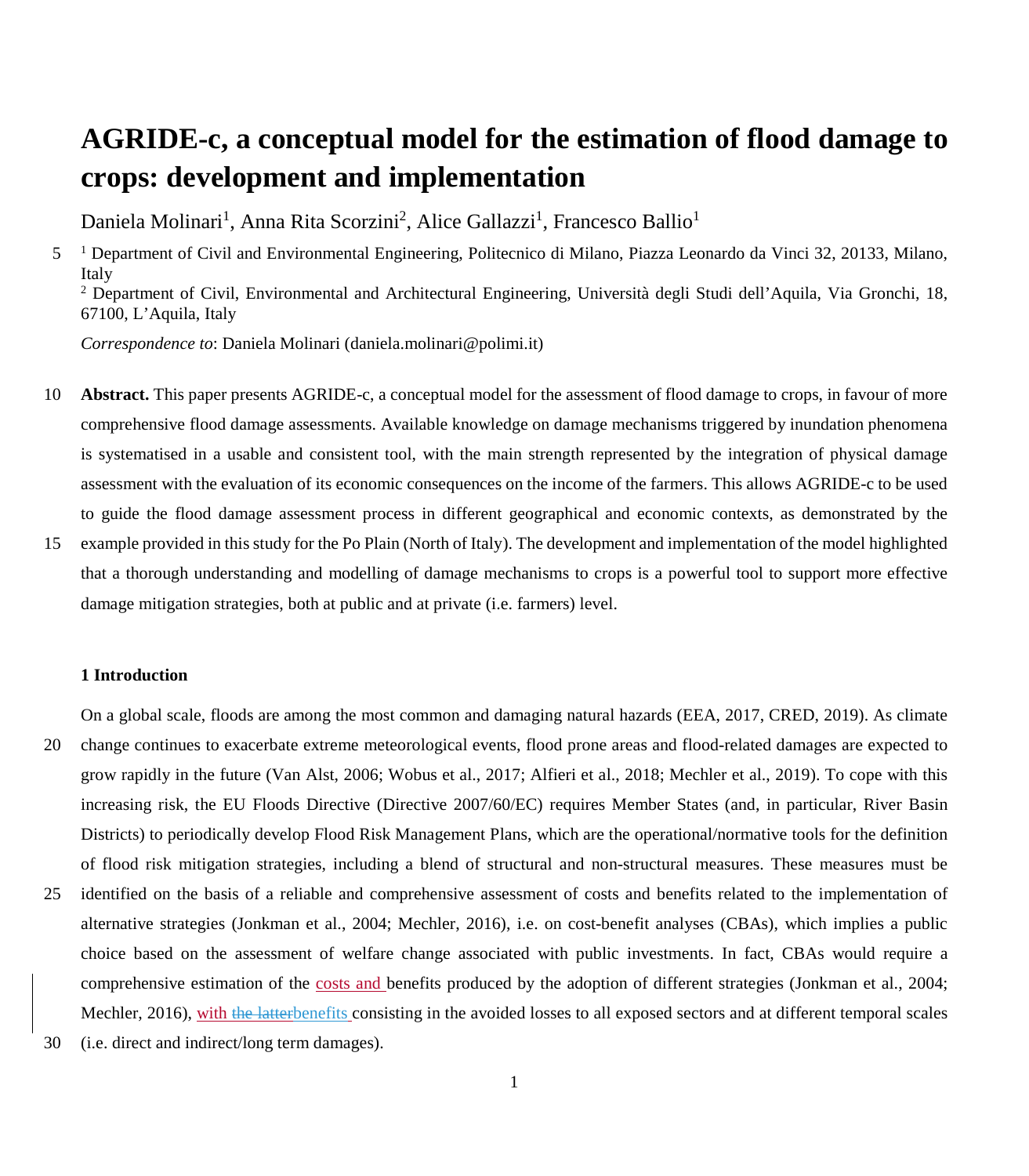Present damage modelling capacity is mainly focused on direct damage to people (injury, loss of life) and their property (for some exposed assets, (typically residential buildings) thus preventing the possibility of performing comprehensive flood damage assessments and, consequently, CBAs (see e.g. Ballesteros-Cánovas et al., 2013; Saint-Geours et al., 2015; Meyer et al., 2013; Shreve and Kelman, 2014; Arrighi et al., 2018). On the opposite, the importance of developing new and reliable

5 models for more inclusive flood damage assessments has been highlighted in recent investigations of past flood events (Pitt, 2008; Jongman et al., 2012; Menoni et al., 2016), showing that losses to the different sectors weigh differently according to the type of the event and the affected territory. To partially cover this gap, this paper deals with the estimation of flood damage to the agricultural sector, by presenting a new conceptual model for the estimation of flood damage to crops.

In the literature on flood damage modelling, agriculture has received so far less attention than other exposed sectors, as

- 10 demonstrated in Table 1, showing the number of papers in the Scopus database for different research keywords. Reasons may include: (i) the (perceived) minor importance of agricultural losses compared to those of other sectors, especially because flood damage assessments are usually carried out in urban areas (Fӧrster et al. 2008; Chatterton et al., 2016), (ii) the paucity of empirical data for understanding damage mechanisms and deriving prediction models, and finally, (iii) a policy shift, especially in Europe post 1980s, when the subsidies to agriculture were being challenged by the increase of agricultural surpluses under
- 15 the Common Agricultural Policy, along with the incentivisation of insurance coverage for damage to farms, that led most of public authorities responsible for damage compensation to be less interested in the agricultural sector. However, it must be stressed that flood risk management has been the concern of agricultural policies for many years, as since the 1930s, and probably up to the middle 1980s, agricultural policies were focused on land drainage (i.e. the removal of problems caused by the excess of water on/in the soil) of which flood protection was a critical part (Morris 1992; Morris et al. 2008). Still, literature
- 20 related to land drainage is often difficult to retrieve and did not converge in the more recent studies on flood damage modelling, as much of the work is reported in the grey literature (see e.g. Hallett et al. 2016). Available damage models for agriculture are not only few in number, but are also affected by many limitations, the major being the paucity of information/data for their validation and the large variability of the local features affecting damage (i.e. the strong linkage with the context under investigation), which limit their transferability to different contexts more than other
- 25 exposed sectors as the residential and commercial ones; accordingly, the first requirement for a new damage model is its possible application in a wide variety of geographical and economic contexts. Experience gained in flood damage assessment for other sectors highlighted that a broad generalisation is often not possible, as damage models must be able to capture the specificities of the investigated area, both in terms of hazard and vulnerability features (Cammerer et al., 2013). Still, a general conceptualisation of the problem is conceivable in terms of main variables influencing the damage mechanisms, cause-effect
- 30 relationships, etc.

Based on these considerations, this paper presents AGRIDE-c (AGRIculture DamagE model for Crops), a conceptual model for the estimation of expected flood damage to crops (i.e. ex-ante estimation). AGRIDE-c has the ambition of generality, i.e. to be valid in different geographical and economic contexts, supplying a useful framework to be followed any time the estimation of flood damage to crops is required, in which the main components of the problem at stake are identified as well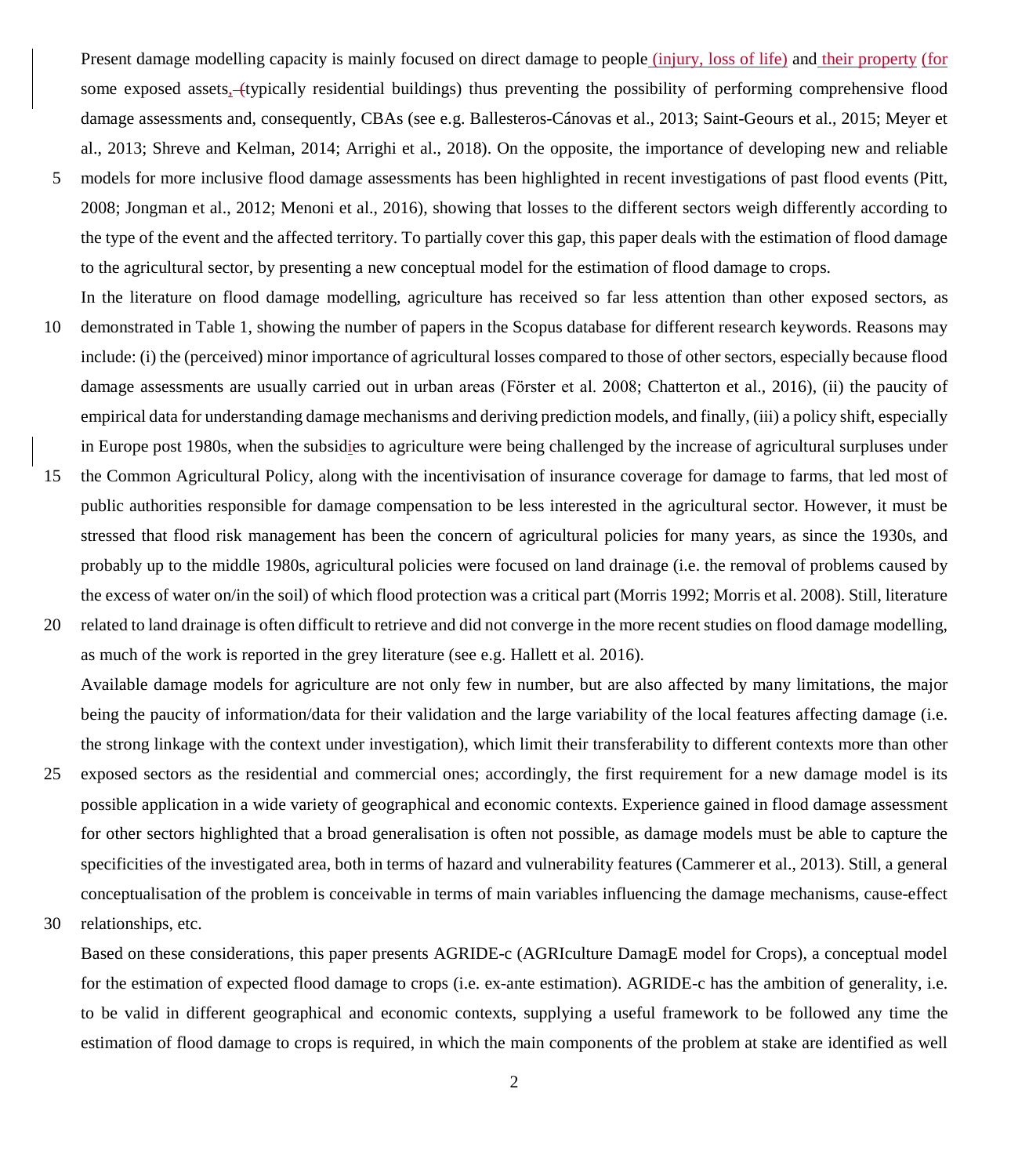as its relevant control parameters. While the model structure aims to be generally valid, the analytical expression of its components must necessarily be specific to the local physical characteristics of the area as well as to the standards of the agricultural practices and to the type of crops under analysis, given the large variability characterising the agricultural sector. The implementation of the conceptual framework of AGRIDE-c is exemplified in this paper in relation to the Po Plain - North

5 of Italy. The case study is completed with a spreadsheet (available as supplementary material at https://tinyurl.com/yyj2arhpin Molinari et al., 2019b) for the calculation of damage to crops, which can be adapted to other contexts.

The paper is organised as follows. Section 2 reviews the state of art on flood damage modelling to crops, as the starting point of the research. Section 3 presents the AGRIDE-c model, while Section 4 describes in detail its implementation in the Po Plain. Section 5 provides a critical discussion on limits and strengths for the effective application of AGRIDE-c and conclusions are

10 finally drawn in Section 6.

**Table 1. Papers in the Scopus database for different research keywords (last access: January 2019)**

| <b>Keyword search</b>               | <b>Number of papers</b> |
|-------------------------------------|-------------------------|
| "Flood damage"                      | 4036                    |
| "Flood damage" AND "crop"           | 81                      |
| "Flood damage" AND "agriculture"    | 71                      |
| "Flood damage" AND "building"       | 284                     |
| "Flood damage" AND "infrastructure" | 122                     |

#### **2 State of art on flood damage modelling for crops**

- 15 Prominent examples of damage models for crops are reported in Table 2. The analysis of the table indicates that main differences among models are related to the input variables describing the inundation scenario (hazard) as well as the response of the exposed elements to flooding (vulnerability). Beyond hazard parameters usually considered in damage modelling for other exposed sectors (i.e., water depth, flow velocity, flood duration, sediment and contaminant load), for crops a key role is played by the period of the year, generally the month of the flood event, as damage is strongly dependent on crop calendars
- 20 (USACE, 1985; Morris and Hess, 1988; Hussain, 1996; RAM, 2000; Citeau, 2003; Dutta et al., 2003; Fӧrster et al., 2008; Agenais et al., 2013; Shrestha et al., 2013; Vozinaki et al., 2015; Klaus et al., 2016) that, in their turn, depend on the climate of a region: this is one of the reasons which makes damage models for crops strongly context specific. Indeed, crop calendars delineate the vegetative stage of the plants at the time of the flood (which strongly affects the damage suffered by the plants) for any crop type, the latter being the only vulnerability parameter often considered by the models. In the case of meso-scale
- 25 models (Kok et al., 2005; Hoes and Schuurmans, 2006), this parameter is replaced by the agricultural land-use. No model in Table 2 considers instead the behaviour of farmers after the occurrence of the flood (e.g. the decision of abandoning the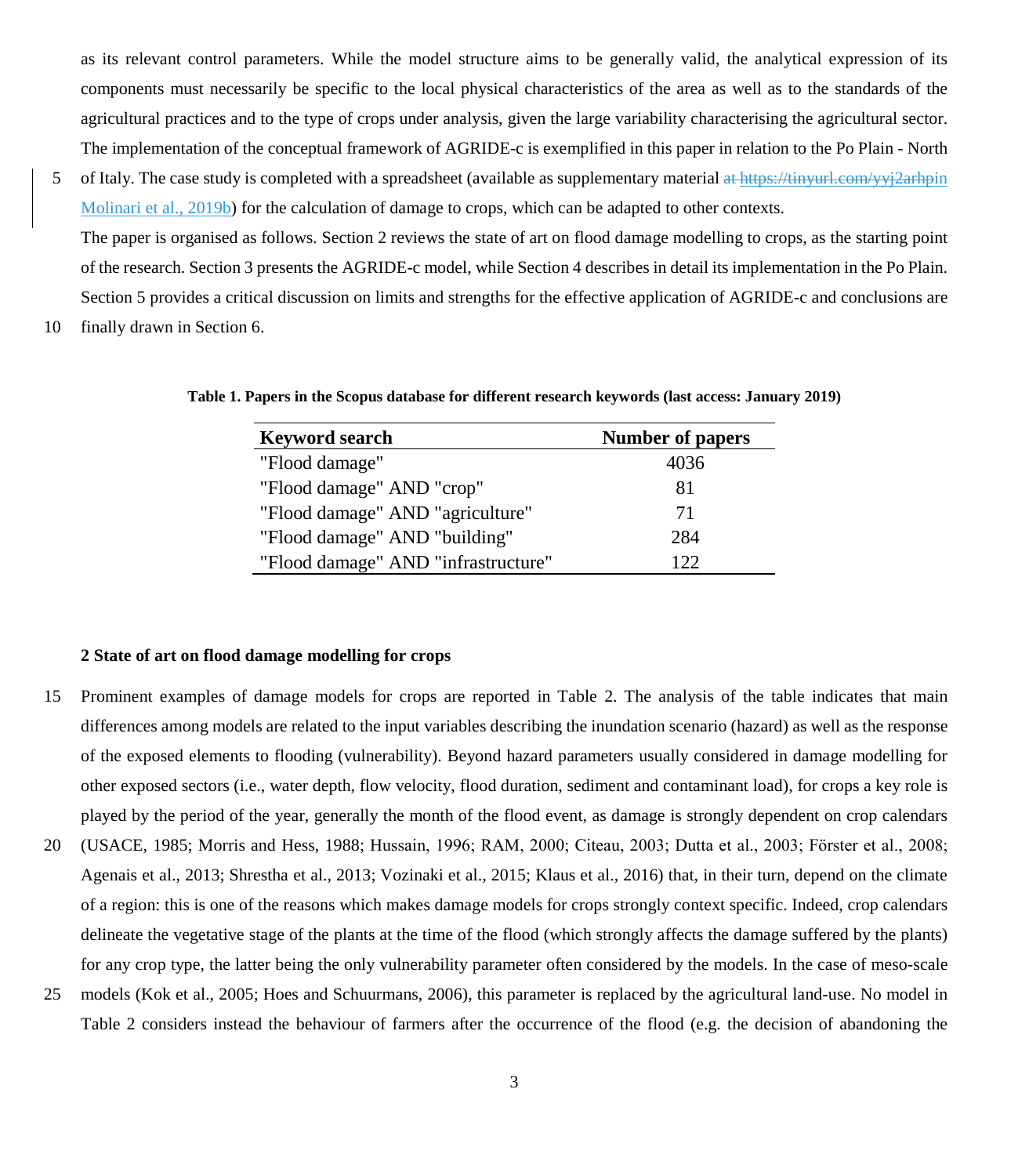production or to continue with increasing production costs) which has been shown to strongly influence the damage sustained by the farm (Pangapanga et al., 2012; Morris and Brewin, 2014).

With respect to the approach, only few literature models are directly derived from field observations of flood consequences on crops: this is mainly due to the scarcity of observed damage data (Brémond et al., 2013; Chatterton et al., 2016) for models

- 5 derivation/calibration. In fact, most of the models adopt a synthetic approach based on the expert investigation of causes and consequences of damage. In this regard, some models in Table 2 are labelled as "physically based", i.e., damage is first described in terms of physical susceptibility of the crop and consequent yield reduction, and then converted into economic impact on the income of the farmers. Instead, in "cost based" models damage is assessed only considering production costs sustained by farmers during the year, by implicitly assuming (according to our interpretation) that the yield is totally lost in
- 10 case of flood, although in practice this not always happens (Posthumus et al., 2009; Penning-Rowsell et al., 2013; Morris and Brewin, 2014). Whatever the adopted approach, a comprehensive model for damage to crops should consider the (inter)correlation between the two aspects: actual yield reduction, as a function of hazard and vulnerability variables, and saved/increased production costs due to the occurrence of the flood (Pivot and Martin, 2002; Posthumus et al., 2009; Morris and Brewin, 2014).
- 15 With respect to the monetary evaluation, damage can be expressed as percentage of the net margin (USACE, 1985; RAM, 2000; Agenais et al., 2013; Shrestha et al., 2013) or of the gross output (Citeau, 2003; Dutta et al., 2003; Fӧrster et al., 2008; Vozinaki et al., 2015; Klaus et al., 2016) for the farmer. From another point of view, some models express damage in absolute terms (thus depending on local prices and costs) while others in relative terms, as a percentage of a maximum exposed value. Finally, last column of Table 2 indicates that damage models for the agricultural sector are hardly validated, mainly due to the
- 20 scarcity of empirical damage data discussed before; a partial exception is represented by the models by Fӧrster et al. (2008) and Shrestha et al. (2013).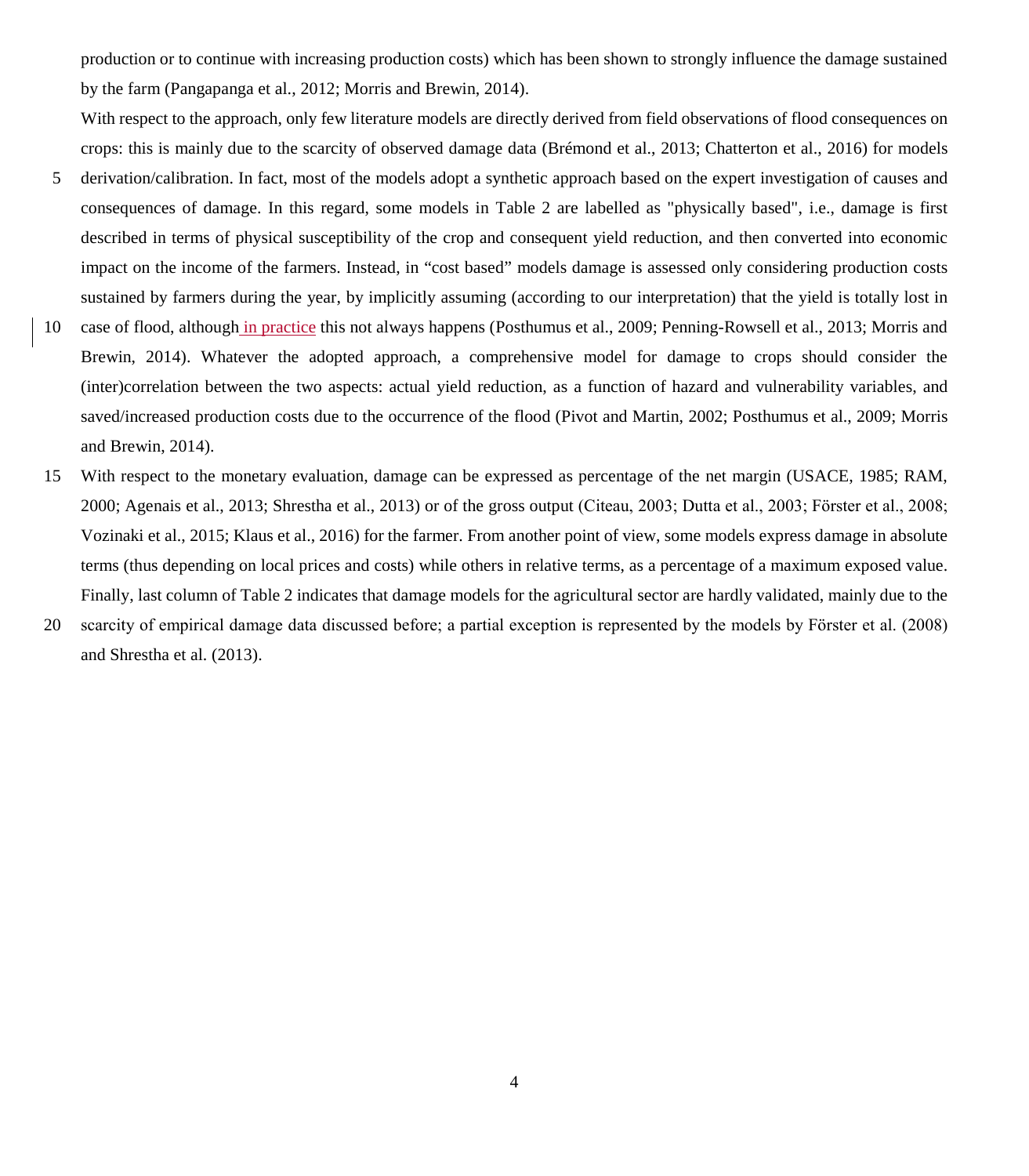|                                                                  |                                                                                                                                                 | <b>Hazard</b>                                                                                    | <b>Vulnerability</b> |                                      | <b>Modelling approach</b>                                                                                                                                                             | <b>Monetary</b>                                             |                   |
|------------------------------------------------------------------|-------------------------------------------------------------------------------------------------------------------------------------------------|--------------------------------------------------------------------------------------------------|----------------------|--------------------------------------|---------------------------------------------------------------------------------------------------------------------------------------------------------------------------------------|-------------------------------------------------------------|-------------------|
| <b>Study and country</b>                                         | Crop types                                                                                                                                      | parameters                                                                                       | aspects              | <b>Empirical vs. expert</b><br>based | Cost vs. physically<br><b>based</b>                                                                                                                                                   | evaluation<br>approach                                      | <b>Validation</b> |
| AGDAM/<br>Hazus<br>(USACE<br>1985)<br>$\sim$ $-$<br><b>USA</b>   | Generic crop                                                                                                                                    | Duration, time of<br>occurrence<br>(month)                                                       | Crop type            | Not specified                        | Cost<br>based<br>(supposed)                                                                                                                                                           | Relative - Damage as<br>a percentage of the net<br>margin   | Not specified     |
| Morris<br>and<br>Hess<br>$(1988) - UK$                           | Grassland                                                                                                                                       | Time<br>of<br>occurrence<br>in<br>(expressed)<br>of<br>terms<br>vegetative stage)                | Vegetative stage     | Expert based                         | Physically based (i.e.<br>functions<br>damage<br>give yield reduction<br>due to the flood $+$<br>information<br>on<br>additional/saved<br>costs)                                      | Absolute                                                    | N <sub>o</sub>    |
| (1996)<br>Hussain<br>$\overline{\phantom{a}}$<br>Bangladesh      | Rice                                                                                                                                            | Water<br>depth,<br>duration, sediment<br>concentration,<br>time of occurrence<br>(growing stage) | Vegetative stage     | Expert based                         | Physically based (i.e.<br>damage<br>functions<br>supply yield reduction<br>because of the flood)                                                                                      | Relative<br>N <sub>o</sub><br>monetary evaluation           | N <sub>o</sub>    |
| RAM (Read Sturgess<br>Associates<br>and<br>$(2000))$ - Australia | Grassland,<br>generic crop                                                                                                                      | Duration, time of<br>occurrence<br>(month)                                                       | Crop type            | Expert based                         | Cost based                                                                                                                                                                            | Absolute - Damage as<br>a percentage of the net<br>margin   | Not specified     |
| (2003)<br>Citeau<br>France                                       | Maize                                                                                                                                           | Water<br>depth,<br>duration, velocity,<br>time of occurrence<br>(month)                          | Crop type            | Expert based                         | Cost<br>based<br>(supposed)                                                                                                                                                           | Relative - Damage as<br>a percentage of the<br>gross output | N <sub>o</sub>    |
| Dutta et al. (2003) -<br>Japan                                   | Beans,<br>Chinese<br>cabbage,<br>dry<br>crops, melon,<br>paddy,<br>vegetable with<br>roots,<br>sweet<br>potato,<br>green<br>leave<br>vegetables | depth,<br>Water<br>duration, time of<br>occurrence<br>(month)                                    | Crop type            | Empirical                            | Not specified; in fact,<br>the model can be<br>adapted to both a cost<br>based and a physically<br>based approach by<br>varying the loss factor<br>related to the time of<br>the year | Relative - Damage as<br>a percentage of the<br>gross output | N <sub>o</sub>    |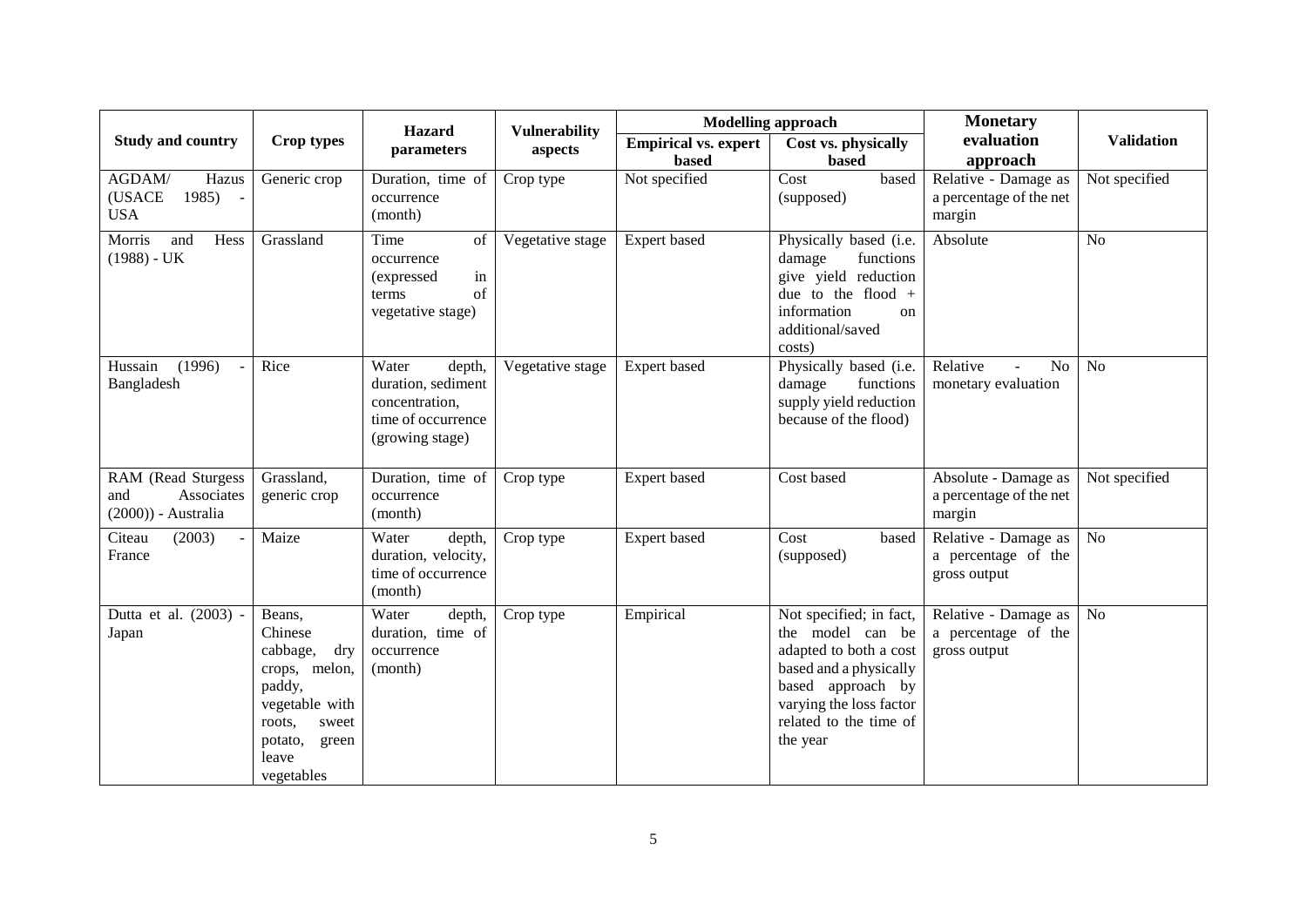| Standard<br>method<br>(Kok et al. (2005)) -<br>The Netherlands                 | Generic<br>agricultural<br>land                                                                                                                             | Water depth                                                                                                | Agricultural<br>land use          | Expert based                            | Not specified                                                                                                                                                                         | Relative<br><b>Not</b><br>specified                         | Not specified               |
|--------------------------------------------------------------------------------|-------------------------------------------------------------------------------------------------------------------------------------------------------------|------------------------------------------------------------------------------------------------------------|-----------------------------------|-----------------------------------------|---------------------------------------------------------------------------------------------------------------------------------------------------------------------------------------|-------------------------------------------------------------|-----------------------------|
| <b>Hoes and Schuurmans</b><br>(2006)<br>The<br>Netherlands                     | Maize,<br>orchards,<br>cereals, sugar<br>beet, potatoes,<br>other crops,                                                                                    | Water depth                                                                                                | Agricultural<br>land use          | Not specified                           | Not specified                                                                                                                                                                         | Relative<br>$-Not$<br>specified                             | N <sub>o</sub>              |
| Förster et al. (2008),<br>Klaus et al. (2016) -<br>Germany                     | Grain<br>crops<br>(wheat,<br>rye,<br>barley,<br>corn),<br>oilseed<br>plants<br>(canola), root<br>crops<br>(potatoes and<br>beets)<br>sugar<br>and grassland | Duration, time of<br>occurrence<br>(month)                                                                 | Crop type                         | (empirically-<br>mixed<br>expert based) | Cost<br>based<br>(supposed)                                                                                                                                                           | Relative - Damage as<br>a percentage of the<br>gross output | Yes, for one flood<br>event |
| Agenais et al. (2013) -<br>France                                              | Wheat, barley,<br>canola,<br>sunflower,<br>maize,<br>vegetables,<br>grassland,<br>alfalfa                                                                   | Water<br>depth,<br>duration, time of<br>occurrence (week)                                                  | Crop<br>type,<br>vegetative stage | expert based                            | Physically based (i.e.<br>functions<br>damage<br>give yield reduction<br>due to the flood $+$<br>information<br><i>is</i><br>supplied<br>on<br>additional/saved<br>cultivation costs) | Absolute                                                    | N <sub>o</sub>              |
| al.<br>Shrestha<br>et<br>(2013)<br>Mekong<br>$\overline{\phantom{a}}$<br>Basin | Rice                                                                                                                                                        | Water<br>depth,<br>duration, time of<br>occurrence<br>(expressed<br>in<br>of<br>terms<br>vegetative stage) | Vegetative stage                  | Not specified                           | Not specified                                                                                                                                                                         | Relative - Damage as<br>reduction of the gross<br>output    | Yes (partial)               |
| Vozinaki et al. (2015)<br>- Greece                                             | tomatoes,<br>green<br>vegetables                                                                                                                            | Water depth, flow<br>velocity, time of<br>occurrence<br>(month)                                            | Crop<br>type,<br>vegetative stage | Expert based                            | Physically based (i.e.<br>damage<br>functions<br>supply yield reduction<br>due to the flood)                                                                                          | Relative - Damage as<br>a percentage of the<br>gross output | <b>No</b>                   |

**Table 2. Analysis of state-of-art flood damage models for crops**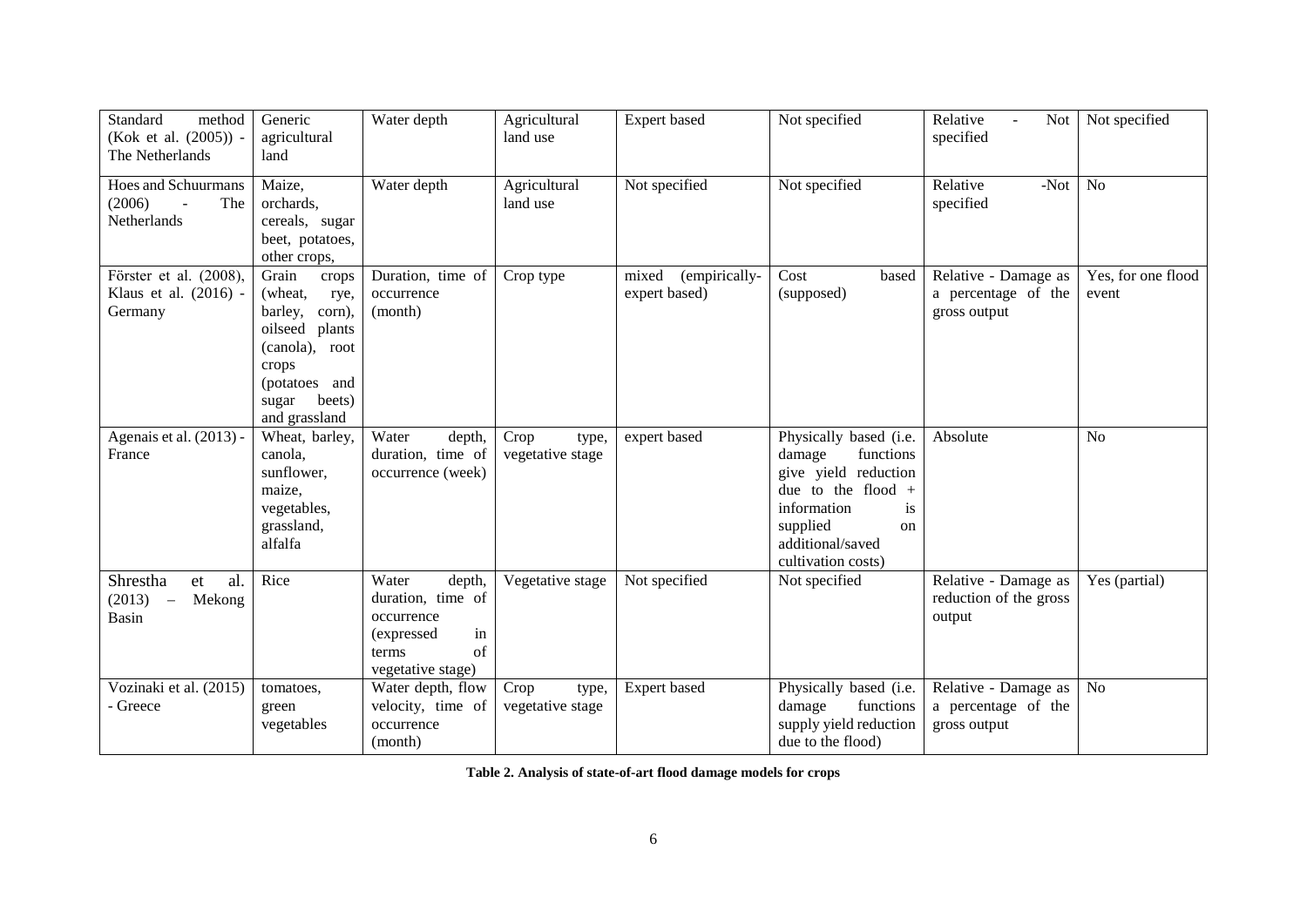Overall, the state of art depicts a fragmented scenario, characterised by the existence of few, case-specific and poorly documented models, only partly capturing the available knowledge on flood damage to crops, due to several simplifying assumptions. In this context, the use of existing models for the assessment of flood damage outside the contexts for which they were proposed is not a feasible option. Indeed, limited information on the rationale behind model development, like for instance

- 5 on the adopted approach (whether empirical or synthetic, and, in the second case, whether physically or cost based), on the components of the model (in terms, e.g., of included cost items, modelled physical processes), and on the characteristics of the region for which the model was derived (in terms of crop calendars, standard agricultural practices, etc.) prevents the identification of those models that may be suitable to be applied in a given study area. Nonetheless, it is not possible to implement existing models as "black box" models" (for example, for a preliminary estimation of damage) due to the lack of
- 10 observed damage data for their validation.

In order to exemplify possible problems arising in the application of existing models, we tested the approaches proposed by Förster et al. (2008) and Agenais et al. (2013) to estimate the relative damage to a 1 ha area cultivated with maize. The implementation was quite straightforward as both models supply damage in relative terms. Although the models are theoretically comparable, as they refer to similar contexts (Germany and France), sharing both climate characteristics and crop

15 calendars (for maize, seeding in April and harvest in September/October), they produced significantly different results, as reported in Figure 1, where the models are applied for three different values of the water depth and two different flood durations.



20

**Figure 1. Comparison between relative damage supplied by Forster et al. (2008) and Agenais et al. (2013) for a 1 ha maize plot, for two values of flood durations and three values of water depth**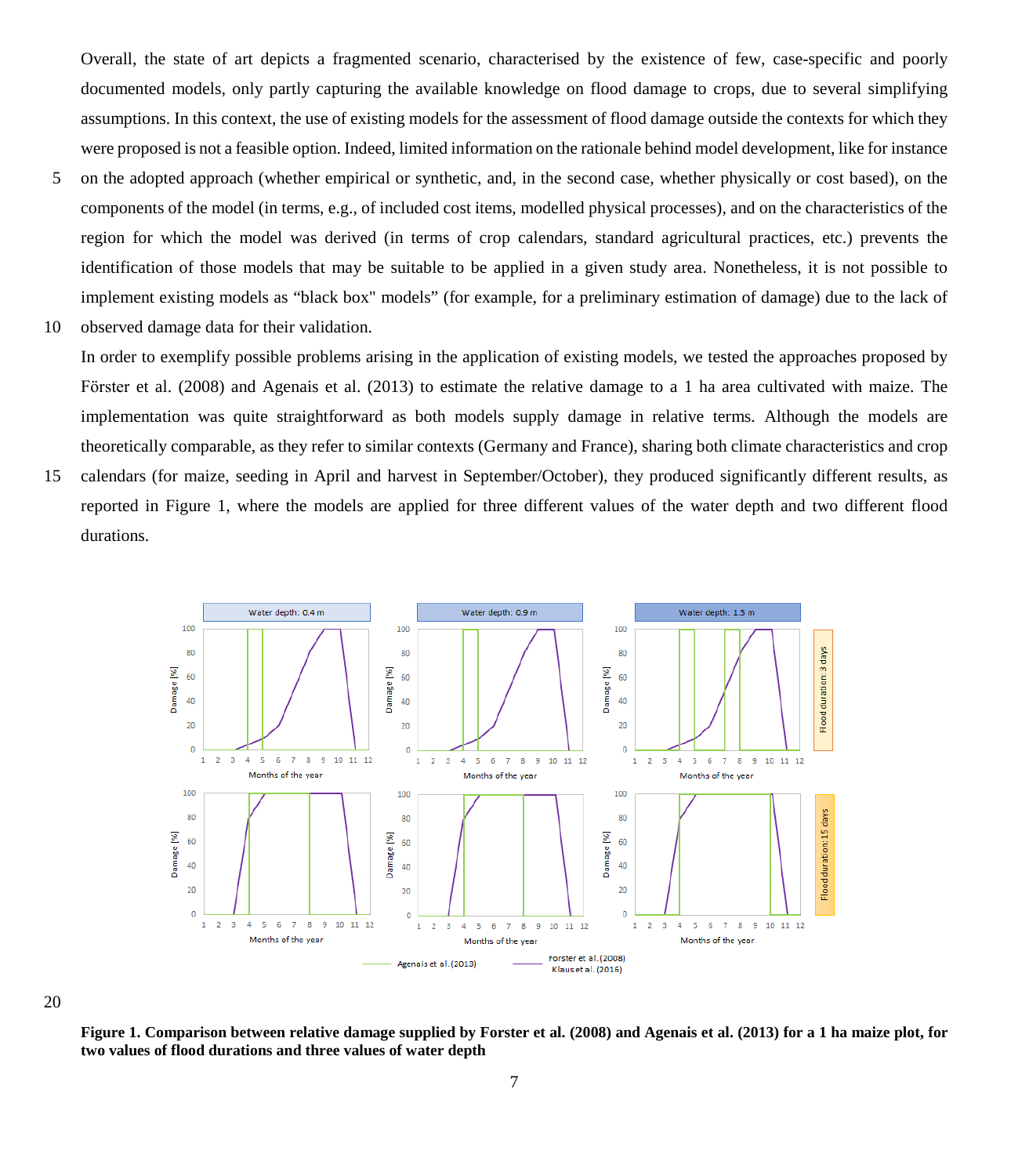For example, for short duration floods (d=3 days), Agenais et al. estimate the maximum damage in April-May for shallow water depths with a further peak of damage in July-August for higher water depths, while Förster et al. estimate the maximum damage in September-October, whatever is the value of the water depth.

The main reason for this inconsistency lays in the different modelling approach adopted by the two models: physically-based

- 5 in the case of Agenais et al. and cost-based in the case of Förster et al.. Coherently, Agenais et al. estimate the maximum damage in correspondence of the most fragile vegetative phases of the crop, i.e. the growth (April-May) and the flowering (July-August), while Fӧrster et al. well reproduce increasing costs sustained by farmers during the vegetative cycle, resulting in maximum damage at the harvesting phase (September-October). A further source of inconsistency among the two models is related to the different set of input variables, as Agenais et al. consider water depth as a control parameter, while Föster et
- 10 al. do not, thus leading to different damage estimation even for a given flood duration. At last, a further source of error may be represented by the conversion from relative to absolute damage; indeed, while the relative model by Agenais et al. is derived by referring to the net margin, the relative model by Fӧrster et al. refers to the gross output. Given that conventions do not exist on how translating relative damage into absolute terms, the choice of the wrong reference value could amplify inconsistency between the two approaches.
- 15 In view of the above considerations, there is a need to organise available knowledge on flood damage mechanisms in a comprehensive and general framework that can be adapted to any context, by taking into account the specificities of the area under investigation. This was the main reason which led us to develop the AGRIDE-c model, described in detail in the next section.

#### **3 Conceptual model of AGRIDE-c**

- 20 AGRIDE-c has been developed by adopting an expert-based approach, encapsulating and systematising the available knowledge on damage mechanisms triggered by inundation phenomena, as well as on their consequences in terms of income for the farmers. The result of this process is a general, conceptual framework, which identifies the different aspects to be modelled for the assessment of flood damage to crops, their (inter)connections as well as the variables at stake. Still, as stressed before, the implementation of the model (that is the derivation of an analytical expression for each of its components) must be
- 25 context specific, as damage to crops depends on many local features that cannot be generalised. An example of the implementation of the model for the Po Plain is supplied in Section 4. Knowledge at the base of AGRIDE-c has been derived by a thorough investigation of the literature (Section 2) and by consultation with experts. More specifically, experts were involved to support the definition of the conceptual model, by following an iterative process. In the first step of the process, a semi-structured interview was conducted, by asking experts
- 30 about the main damage mechanisms/phenomena for crops in case of flood, important explicative variables and possible interconnections among them; moreover, results from the literature review were proposed for their judgment. In the following step, experts were asked to evaluate a draft version of the conceptual model drawn according to the literature review and results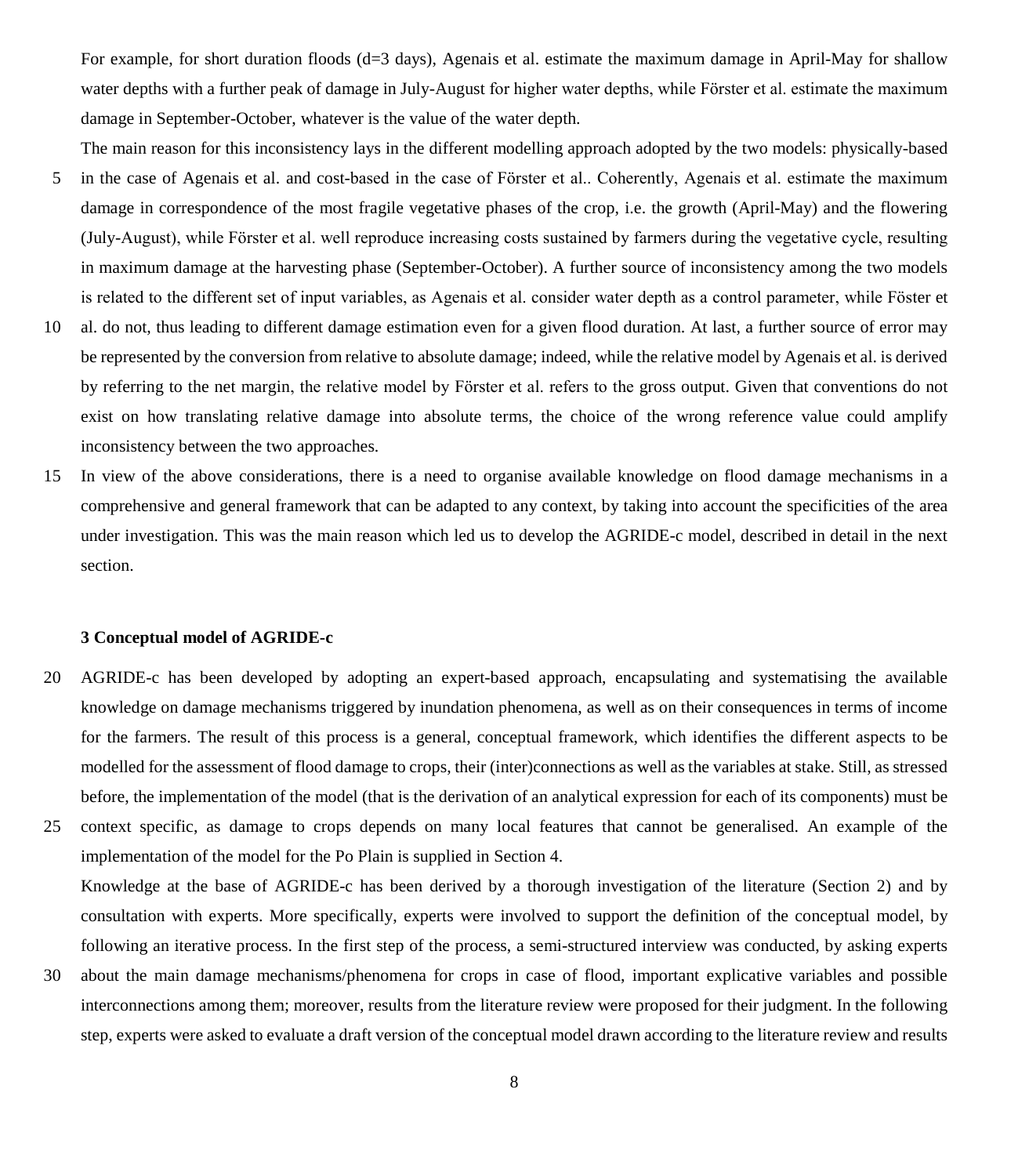from first interviews. Then, there was an iterative revision of improved versions of the model until an agreement on its final structure was reached. Three kinds of experts were involved in the process: (i) a representative of one of the Italian regional authorities responsible for agricultural damage management and compensation, with more than 20 years of expertise in the management and compensation of flood damage to farms in the Lombardy Region; (ii) two agronomists of a local association

5 of farmers (Coldiretti Lodi), with specific knowledge on the Po Plain context and with direct experience in managing floods in the last 20 years; the viewpoint of several individual local farmers who experienced flooding in the past years was also included in the analysis, as the two agronomists asked them for direct data and information to support their considerations; (iii) an academic economist, with specific expertise in agriculture.

It must be highlighted that the conceptual model has been designed to supply an estimation of flood damage only to annual 10 crops (i.e., not including perennial crops) under the following assumptions:

- infrequent flooding events (i.e., effect of two, or more, consecutive floods is not considered);

- flooded agricultural plot devoted to a single crop type, with possible reseeding using the same crop type in case of flood; - time frame of the analysis limited to one productive cycle: long term damages, in particular, loss reduction of soil productivity in the following cycles is not considered;

- 15 In addition, AGRIDE-c does not consider damage to other components/elements of the farm that, on turn, may induce additional damage to crops, as, for instance, damage to machineries and equipment (e.g. irrigation system) that may prevent cultivation for a while (Dunderdale and Morris, 1997; Posthumus et al., 2009; Agenais et al., 2013; Bremond et al., 2013; Morris and Brewin, 2014). Only short term impacts on soil are included, based on the evidence that, during a flood, damages to soil and crops are concurrent, differently from damages to the other components which can occur or not, independently from
- 20 the damage to the vegetal material; as a consequence, damage to soil and crops is modelled together, while damage to the other components can be modelled as separated factors.

The model structure is depicted in detail in Figure 2. Absolute damage (D) for an individual farmer is expressed as the difference between the reduction in the gross output (∆GO) and the increase/decrease in production costs (∆PC), as a consequence of the flood of a specific crop. This is equal to consider absolute damage as the change in the net margin ( $NM =$ 

25 GO– PC, where GO  $=$  is gross output and PC  $=$  are production costs over a production cycle, typically a year) due to the flood, compared to the case when no flood occurs (i.e., Scenario 0):

$$
D = NM_{\text{noflood}} - NM_{\text{flood}} = (GO_{\text{noflood}} - GO_{\text{flood}}) - (PC_{\text{noflood}} - PC_{\text{flood}}) = \Delta GO - \Delta PC
$$
 (1)

Accordingly, relative damage (d) can be obtained by dividing the absolute damage by the net margin in the Scenario 0  $(NM_{\text{noflood}})$ 

$$
30 \quad d = D/NM_{\text{noflood}} = 1 - NM_{\text{noof}}/NM_{\text{noflood}} \tag{2}
$$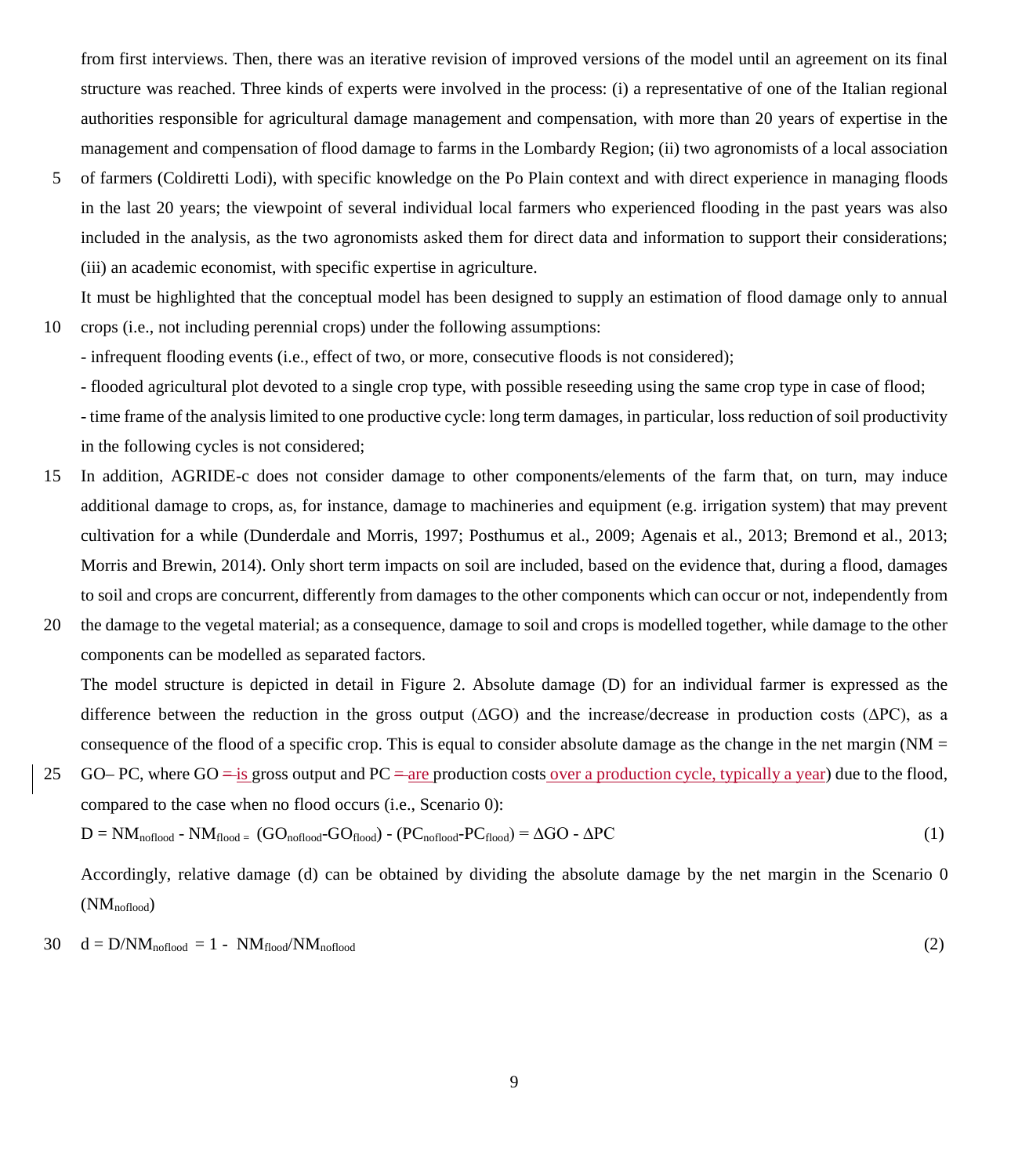

**Figure 2. Conceptual model of AGRIDE-c**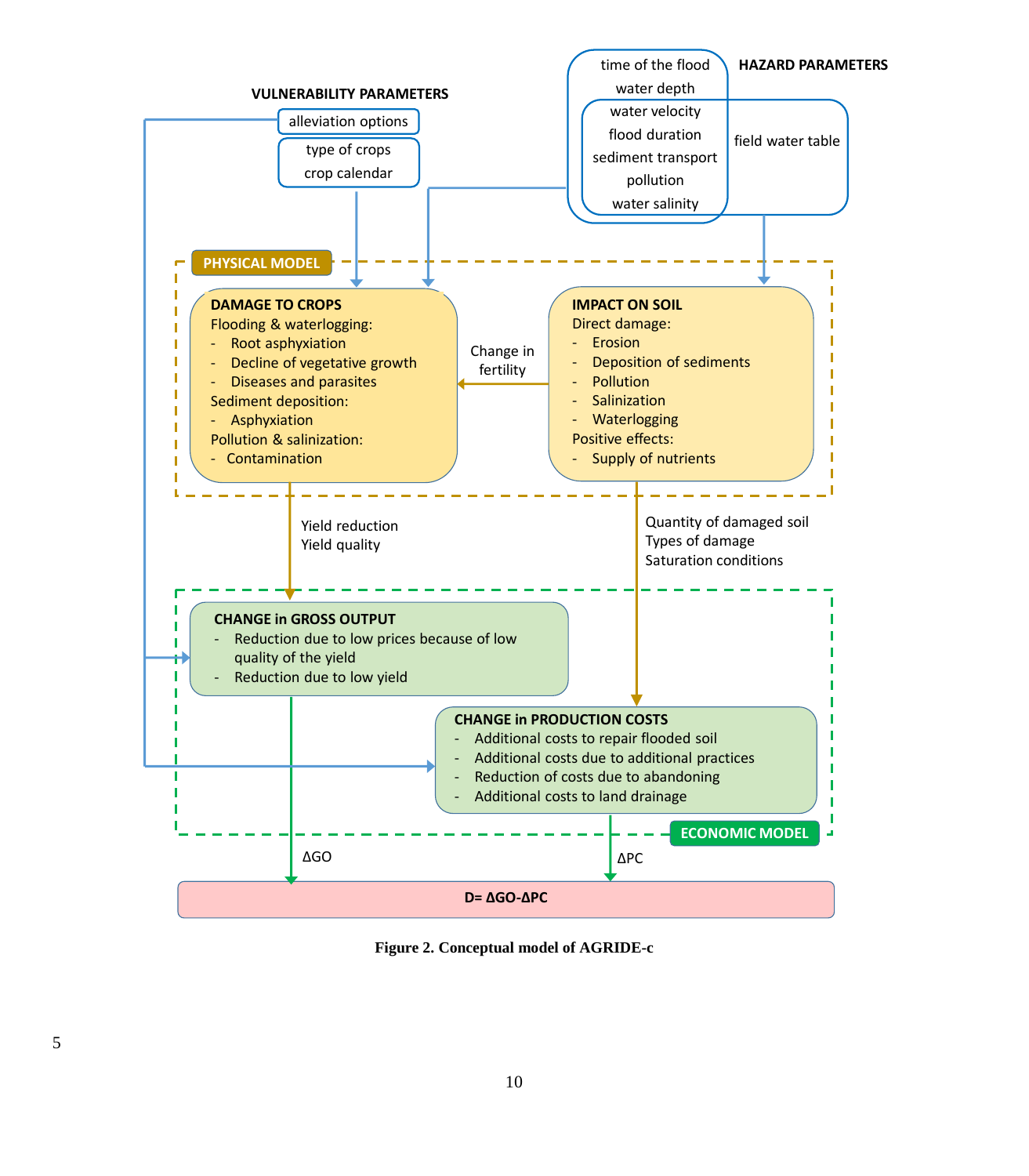AGRIDE-c combines a physical and an economic model to evaluate the absolute damage. In this way, the problems of consistency among physically-based and/or cost-based models discussed in Section 2 are overcome, being both aspects explicitly taken into account.

The physical model (identified by the yellow dashed box in Figure 2) is composed of two sub-models, for the evaluation of

- 5 physical damage to crops (i.e. the plants) and impact on soil, respectively. In fact, as previously stated, among the different components/elements of the farm that may induce damage to crops, only damage to soil is considered in AGRIDE-c. The model for the assessment of physical damage to soil calculates the amount of soil that is damaged, the kind(s) of damage suffered by the soil and the reduction of soil fertility, as a function of the duration of the flood, the water velocity, the sediment, the salinity (in case of coastal flooding) and the contaminants load. In particular, the model takes into account of processes
- 10 like erosion, deposition of sediments and contamination (which affect the costs for soil restoration), as well as of the soil fertility (which affects the quality and the quantity of the harvest). In addition, the model estimates the effect of possible waterlogging, as a consequence of an increase in the level of the field water table, in terms of soil fertility reduction and (prolonged) soil saturation, which may increase costs for restoration because of the necessity of land drainage. It must be noted that, although in the European context floods usually have a negative effect on soils, some studies (e.g., Tockner et al., 1999;
- 15 Hein et al., 2003) pointed out that such events can also have clearly positive effects, namely in the form of an increase of soil fertility, explained by a (re-)distribution of river sediments and organic matter in the course of flooding that replenish carbon and nutrients in topsoil.

The model for the assessment of the physical damage to crops calculates the reduction in the amount and quality of the harvest due to the flood, as a function of the features of the flood (i.e. time of occurrence and intensity) and of the type of affected

- 20 crop. Indeed, the occurrence and the severity of damage mechanisms leading to yield decline (like root asphyxiation, contamination, development of diseases and parasites) mainly depend on flood intensity, i.e. water depth, water velocity, flood duration, sediment, salinity and contaminants load, and field water table; still, different crops withstand flood impacts in different ways according to their physical features as well as their vegetative stage at the time of occurrence of the flood (Rao and Li, 2003; Setter and Waters, 2003; Zaidi et al., 2004; Araki et al., 2012; Ren et al., 2016).
- 25 The economic model of AGRIDE-c (identified by the green dashed box in Figure 2) consists of two sub-models as well: one for the evaluation of the reduction in the gross output and one for the assessment of the increase/decrease in production costs compared to the no flood scenario, whereas production costs include direct-avoidable costs, like field operations costs, and direct fixed costs. The first model calculates ∆GO as the reduction in the gross output due to a reduced yield and to a decrease in the price of the crops because of a lower quality harvest; the second model evaluates ∆PC as the additional costs required
- 30 to restore the flooded soil (including land drainage costs) and to carry out additional cultivation practices for continuing the production (typically, reseeding), as well as saved costs in the case of abandoning. Indeed, farmers can react in different ways to alleviate flood damage, according to the vegetative stage of the plant at the occurrence of the flood, and of the physical damage suffered by the plant (Agenais et al., 2013; Pivot, et. al 2002). The first possible strategy is continuing when flood damage implies none or minor yield loss. The second strategy is reseeding a new (late) crop; this strategy is possible only in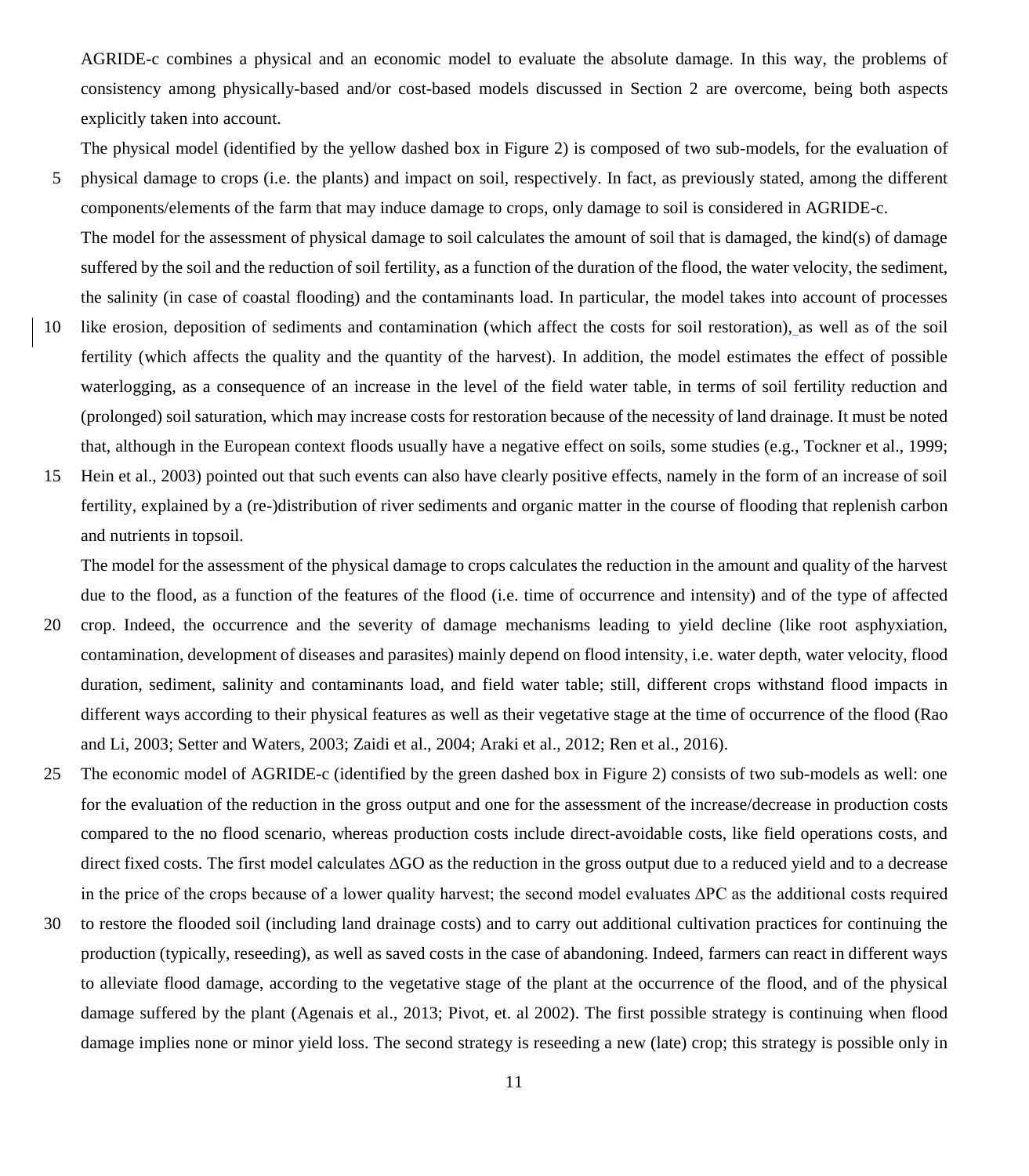certain periods of the year according to the vegetative cycle of the crop. Finally, when the yield loss is severe, farmers can decide to abandon the production. ∆PC strongly depends on the strategy adopted by the farmer which, on turn, depends on the actual yield loss. For example, after an event causing a physical loss corresponding to 50% of the expected yield, a farmer can decide to continue the production or to abandon it; in the first case, the yield reduction will be just 50% of the expected yield,

5 while the farmer must sustain all the costs which are still necessary to conclude the vegetative cycle; the second case will result instead in a total crop loss (100%), the additional cost of restoring soil,and in the saving of part of the production costs.

#### **4 Implementation of the model for the Po Plain**

As previously discussed, while the conceptual structure of AGRIDE-c has a general validity for different geographical and economic contexts, the analytical expression of its sub-models must be context specific. In this section, we provide an example

- 10 of implementation for the Po Plain North of Italy which can serve as guidance for the definition of the sub-models of AGRIDE-c in other regions. The first step for the development of the model in a given area consists in the identification of the typical features of flood events occurring in the area as well as the main cultivated crops. The second step consists in the calculation of the net margin for the farmer in the Scenario 0, by considering the amount of production (yield), selling prices of the crops, time and costs of cultivation practices in the absence of any flood. Third, analytical expressions for all the
- 15 processes shown in Figure 2 are derived and then, starting from the Scenario 0, flood effects on crops (i.e. the damage) are evaluated for different times of occurrence, flood intensities, and damage alleviation strategies. Table 3 summarises the main general data required by the conceptual model and the values / information used in the application for the Po Plain (example of maize). Data sources are clarified in the following sub-sections.
- The implementation of the conceptual model to Po Plain was supported by specific knowledge of local experts. In particular, 20 several individual meetings were organised with the aim of obtaining context-specific information related on crop calendars, yields and prices, type, timing and costs of the different cultivation practices.

#### **4.1 Hazard and vulnerability features in the Po Plain**

In order to identify the representative features of the floods and the main crops cultivated in the investigated area, we chose the Province of Lodi (Lombardia Region) as representative of hazard phenomena and agricultural activities in the Po Plain.

25 The last significant event occurred in the province, i.e. the flood of the Adda River in November 2002 (AdBPo, 2003; AdBPo, 2004; Rossetti et al., 2010; Scorzini et al., 2018), highlighted riverine long-lasting floods, characterised by medium to high water depths (mean value: 0.9 m), low flow velocities (mean value: 0.2 m/s) and low sediment and pollution loads in the flooded areas as typical of the region; accordingly, main hazard parameters to be included in the analytical expression of AGRIDE-c for the Po Plain are limited to water depth, flood duration and time (month) of flood occurrence.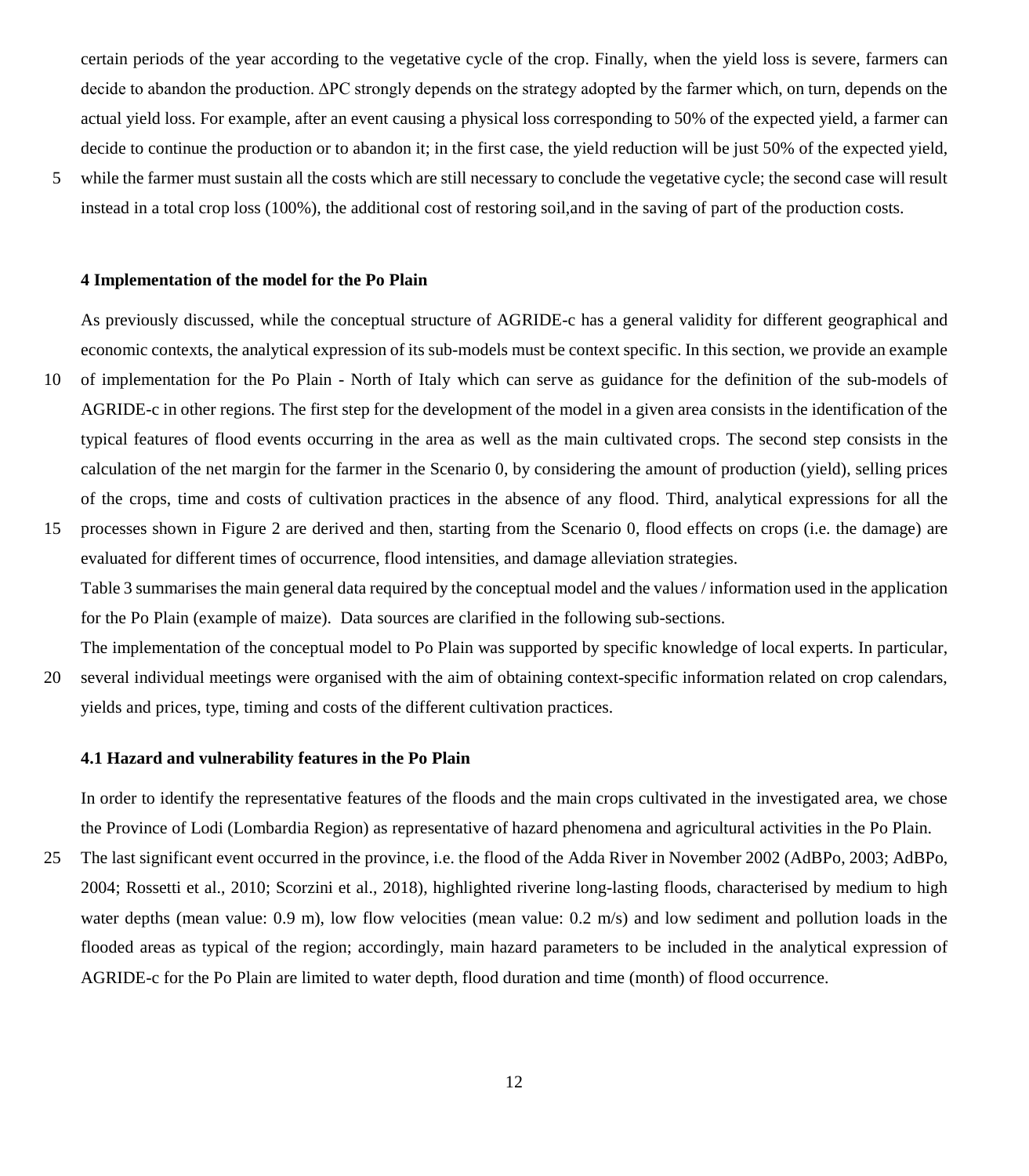The analysis of the agricultural cadastral data (supplied by the Regional Authority) in a buffer of 1 km around the Adda River, indicated grain maize, wheat, barley and grassland as the most common crops in the area; the model for maize is discussed hereinafter, while those related to other crops are reported in the supplement.

| Table 5. Summary of hiput data required by AGKIDE-C. exemplification for the F0 Flam |                                            |                                                                   |                                                   |  |  |  |  |  |  |  |  |
|--------------------------------------------------------------------------------------|--------------------------------------------|-------------------------------------------------------------------|---------------------------------------------------|--|--|--|--|--|--|--|--|
|                                                                                      | <b>Conceptual model</b>                    | <b>Implementation for the Po Plain</b> (example of maize)         |                                                   |  |  |  |  |  |  |  |  |
|                                                                                      | Input parameters                           | Modelling and input values                                        | Data sources                                      |  |  |  |  |  |  |  |  |
| <b>Physical Model</b>                                                                |                                            |                                                                   |                                                   |  |  |  |  |  |  |  |  |
| Damage to crop                                                                       | As shown in Fig.2                          | Transferred<br>adapted<br>and<br>from Agenais et al. (2013)       | Agenais et al. (2013) and<br>experts consultation |  |  |  |  |  |  |  |  |
| Impact on soil                                                                       | As shown in Fig.2                          | Soil restoration considered<br>as a fixed cost $(500 \text{€ha})$ | APIMA (2013-2017) and<br>experts consultation     |  |  |  |  |  |  |  |  |
| <b>Economic Model</b>                                                                |                                            |                                                                   |                                                   |  |  |  |  |  |  |  |  |
|                                                                                      | Crop yield                                 | $175$ q/ha                                                        | Lombardia<br>Regione<br>$(2013 - 2017)$           |  |  |  |  |  |  |  |  |
| Gross output                                                                         | Unit price for crop                        | $16.9 \text{ } \infty$                                            | Borsa Granaria di Milano<br>$(2013 - 2017)$       |  |  |  |  |  |  |  |  |
|                                                                                      | EU<br>Other<br>(e.g.<br>contributions)     | 150 €ha for crop rotation;<br>300 $\oplus$ ha for minimum tillage | PSR Regione Lombardia                             |  |  |  |  |  |  |  |  |
| <b>Production costs</b>                                                              |                                            |                                                                   |                                                   |  |  |  |  |  |  |  |  |
| Variable costs                                                                       | Depend on crop type<br>cultivations<br>and | As shown in Fig.3 and Tab.<br>4                                   | APIMA (2013-2017) and<br>experts consultation     |  |  |  |  |  |  |  |  |
| Fixed costs                                                                          | practises / strategies                     | Assumed equal to 5% of the<br>gross output                        | Experts consultation                              |  |  |  |  |  |  |  |  |

|  | Table 3. Summary of input data required by AGRIDE-c: exemplification for the Po Plain |  |  |  |
|--|---------------------------------------------------------------------------------------|--|--|--|
|--|---------------------------------------------------------------------------------------|--|--|--|

#### **4.2 Characterisation of the Scenario 0**

The Scenario 0 is characterised in terms of the annual net margin for the farmer, per hectare, in the case no flood occurs; this implies the estimation of the annual gross output and the distribution of production costs over the year.

- 10 Given that the vegetative cycle of grain maize in the Po Plain covers one year, the gross output is estimated as the product between the average yield and price for grain maize over the period 2013-2017 (data sources: Regione Lombardia and Borsa Granaria di Milano (-Milan Crops Stock Market)), equal to 175 q/ha and 16.92  $\epsilon q$ , respectively. In addition, we also consider the annual EU contributions for agriculture as a further potential income for the farmer and, in detail, the subsidies given to agricultural activities in case of the application of minimum tillage and crop rotation, equal respectively to 300 and 150  $\oplus$ ha
- 15 (data source: PSR Programma di Sviluppo Rurale, Regione Lombardia: [http://www.psr.regione.lombardia.it\)](http://www.psr.regione.lombardia.it/). Concerning production costs, the type, period of the year and costs of the different cultivation practices for grain maize were identified with the support of discussions with experts and consultation of regional price books (data source: APIMA – Associazione Provinciale Imprese di Meccanizzazione Agricola delle Province di Milano, Lodi, Como, Varese: Tariffe 2013- 2017 delle lavorazioni meccanico agricole c/terzi, i.e., price lists for agricultural operations by contractors). All agricultural
- 20 operations have been considered as direct, avoidable costs, as interviewed local experts indicated that in Lodi province most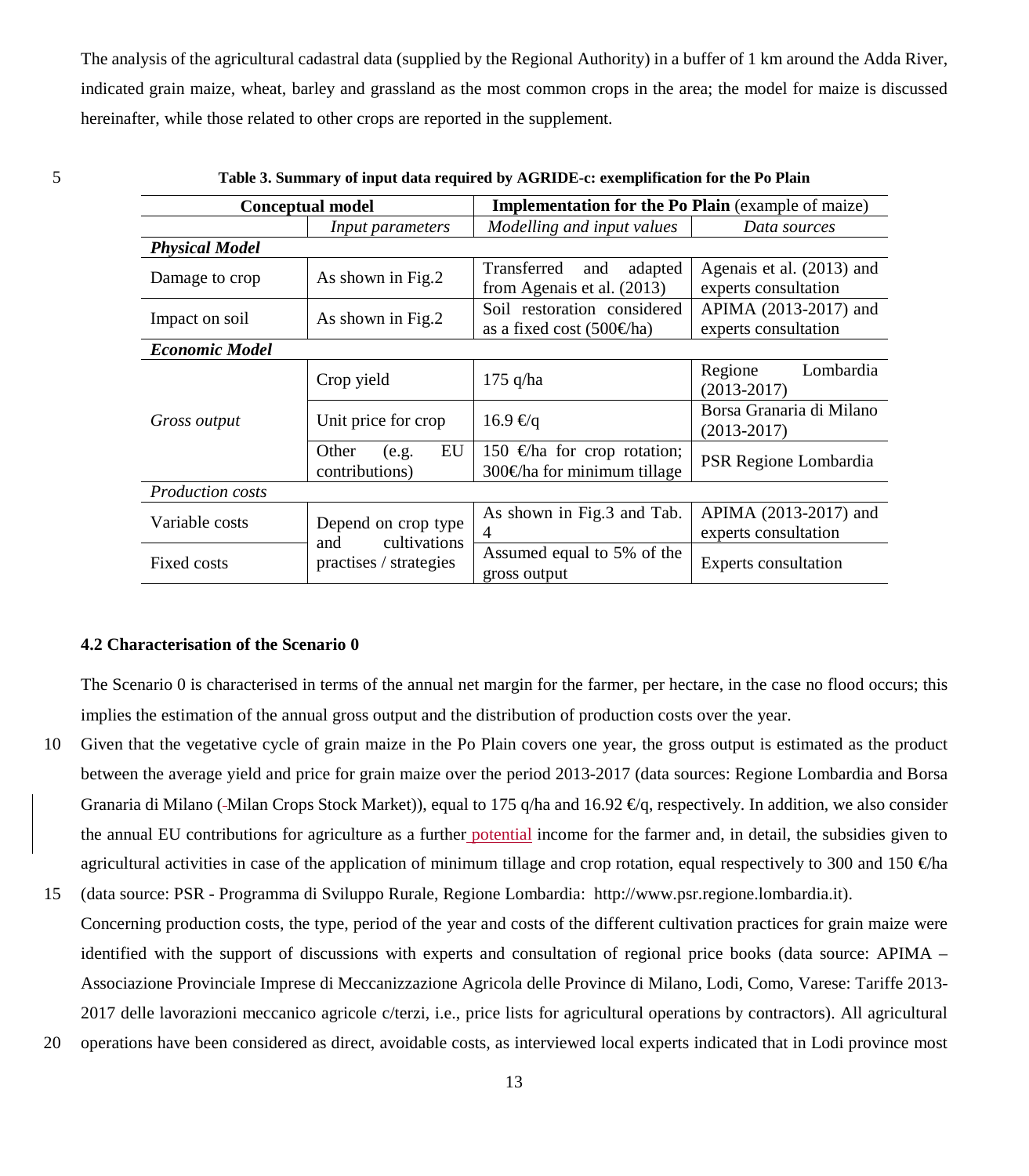of field operations are carried out by contractors. Figure 3 reports the distribution of costs over the year, with indication of the corresponding vegetative stages of the plant.



5 **Figure 3. Po Plain case: production costs over the year for grain maize, in case of minimum tillage technique**

Finally, fixed costs sustained by farmers (like management costs) are assumed to be a portion (5%) of the gross output. Based on these data, the analysis results in a net margin for the famer in case of no flood equal to 1376  $\oplus$ ha per year. It is important to stress that, in case of application of AGRIDE-c as a tool for supporting investment decisions, both costs and

10 prices need to be adjusted to a common price base (year *N*) in order to account for the effect of inflation, if appropriate.

### **4.3 Damage to crops**

Physical damage to crops is estimated by the physical model developed in France by Agenais et al. (2013). This choice is supported by different considerations. First, the independent hazard variables considered by the authors (for maize: water depth and flood duration) are coherent with the typical flooding characteristics identified for the Po Plain (Section 4.1), i.e. riverine 15 long-lasting floods with low flow velocity. Second, their model can be easily transferred to other regions, independently from crop calendars, as they use the vegetative phases of the crop (and not the months of the year) as the time variable for the occurrence of the flood. Finally, local agronomists expressed a favourable opinion on the suitability of this model in the

examined region, as emerged from discussions held during the interview process.

An example of the physical damage model for maize is depicted in Figure 4 (adapted from Agenais et al., 2013). The model 20 consists of susceptibility functions giving the yield reduction due to the flood (as a percentage of the yield in the Scenario 0), on the basis of water depth and flood duration, for four different vegetative stages (i.e. seeding, growing, flowering and maturation). Let us consider, for example,; the growing stage: for a flood lasting less than 5 days the model gives a null yield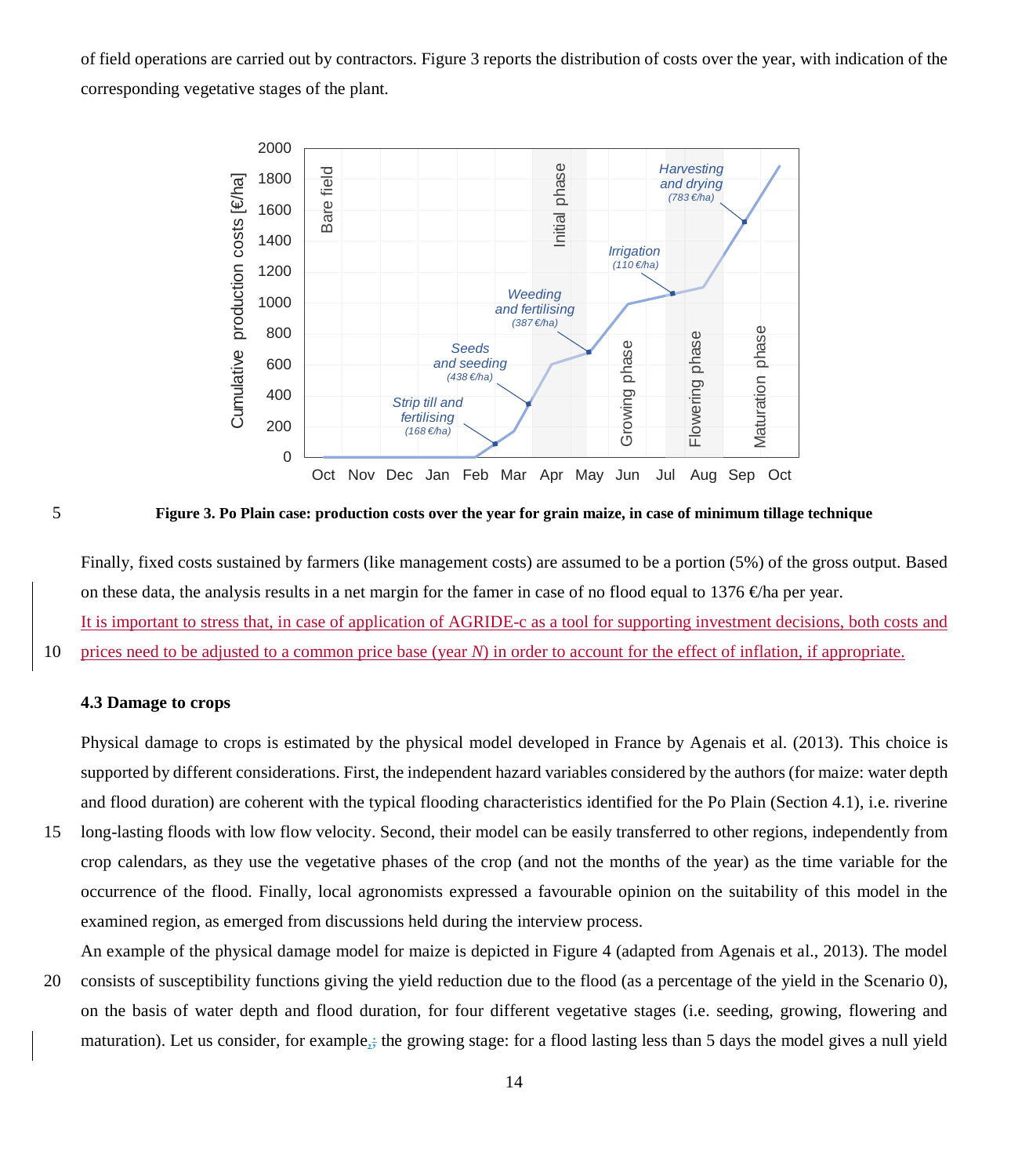loss, independently from the water depth; on the opposite, a flood lasting more than 12 days results in a total loss. For floods with intermediate duration, in absence of specific information in the original model and in accordance with the opinion of local experts, we assumed a linear yield reduction (from 0 to 100%) between 5 and 12 days, adapting the model to the context under investigation. The use of this model implies that, at present, we do not take into account neither the reduction in the quality of

5 the yield due to the flood nor the effect of damage to soil (i.e. reduction of soil fertility) on yield quality and production; reason for such limitations is simply the lack of literature and data on these topics (see also Section 4.4).

#### **4.4 Impact on soil**

Concerning the physical impact on soil, only the negative effects of floods were computed as, according to local experts, increase in soil fertility due to floods is infrequent in Northern Italy. Likewise, waterlogging after floods is not relevant in the 10 investigated area and has been neglected.

- For the estimation of physical damage to soil, no models were found in the literature investigating the complex chemical and mechanical processes leading to soil erosion, contamination and asphyxiation due to sediment deposition; also interviewed experts were not able to parametrise the possible types of damage, the amount of damaged soil and the reduction in soil fertility as a function of hazard features. For these reasons, at present, the model is based on the simplified assumption that soil always
- 15 requires restoration in case of flood (consisting in the removal of sediments and in the levelling of terrain) and that no reduction in soil fertility occurs. Indeed, in the context under investigation, erosion and contamination are not expected because of the low velocity and limited contaminant load characterising typical floods in the region (see Section 4.2).

The choice to include the damage to soil component in the implementation of AGRIDE-c, although in this simplified way, was driven by two main reasons: comprehensiveness of the model and importance of this sub-component in the overall flood

20 damage figure to agriculture. In particular, this last point clearly emerged during the interviews with local experts, who pointed out the occurrence of such damages even for flood events characterised by shallow water depths and not particularly high flow velocities. According to estimation of necessary operations supplied by interviewed experts and regional price books (data source: APIMA), restoration costs have been considered here, in a first instance, as fixed costs equal to 500  $\oplus$ ha.

#### **4.5 Alleviation strategies**

- 25 After the recession of the flood, farmers make a choice among the possible strategies that can be adopted to alleviate damage; literature investigation and discussions with experts indicated three main strategies, their feasibility being necessarily linked to the damage suffered by the plants which, in its turn, depends on the flood intensity and the vegetative stage of the plants at the occurrence of the flood: continuing the production, abandoning the production, reseeding. The choice among these strategies influences both yield reduction and production costs, because of additional or avoided cultivation practices
- 30 consequent the continuation or the abandon of the production; such practices and related costs have been identified for the Po Plain, with the support of experts and regional price books (Table 4).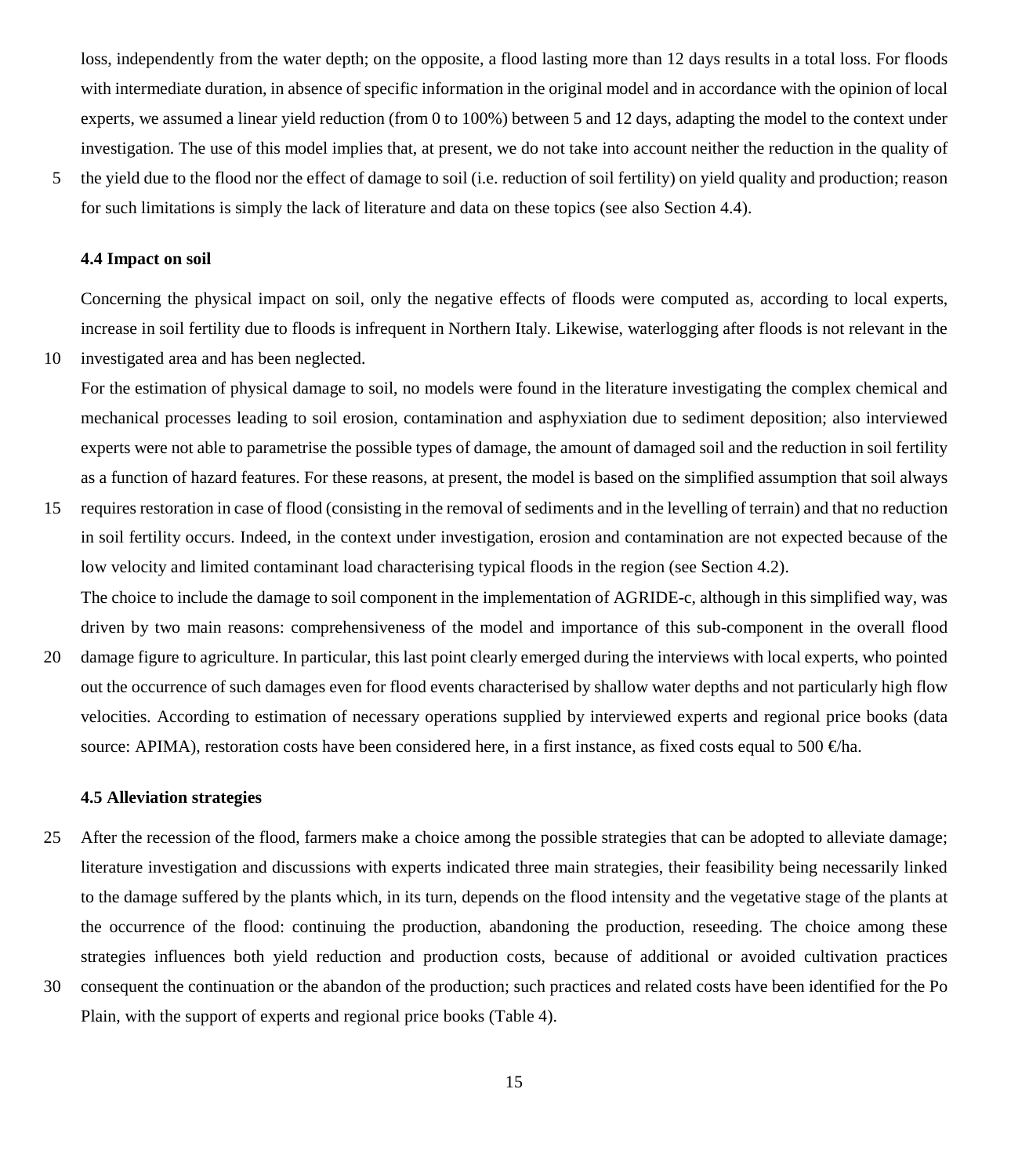

**Figure 4. Physical damage to maize as a function of vegetative stage, flood depth and duration (adapted from Agenais et al., 2013)**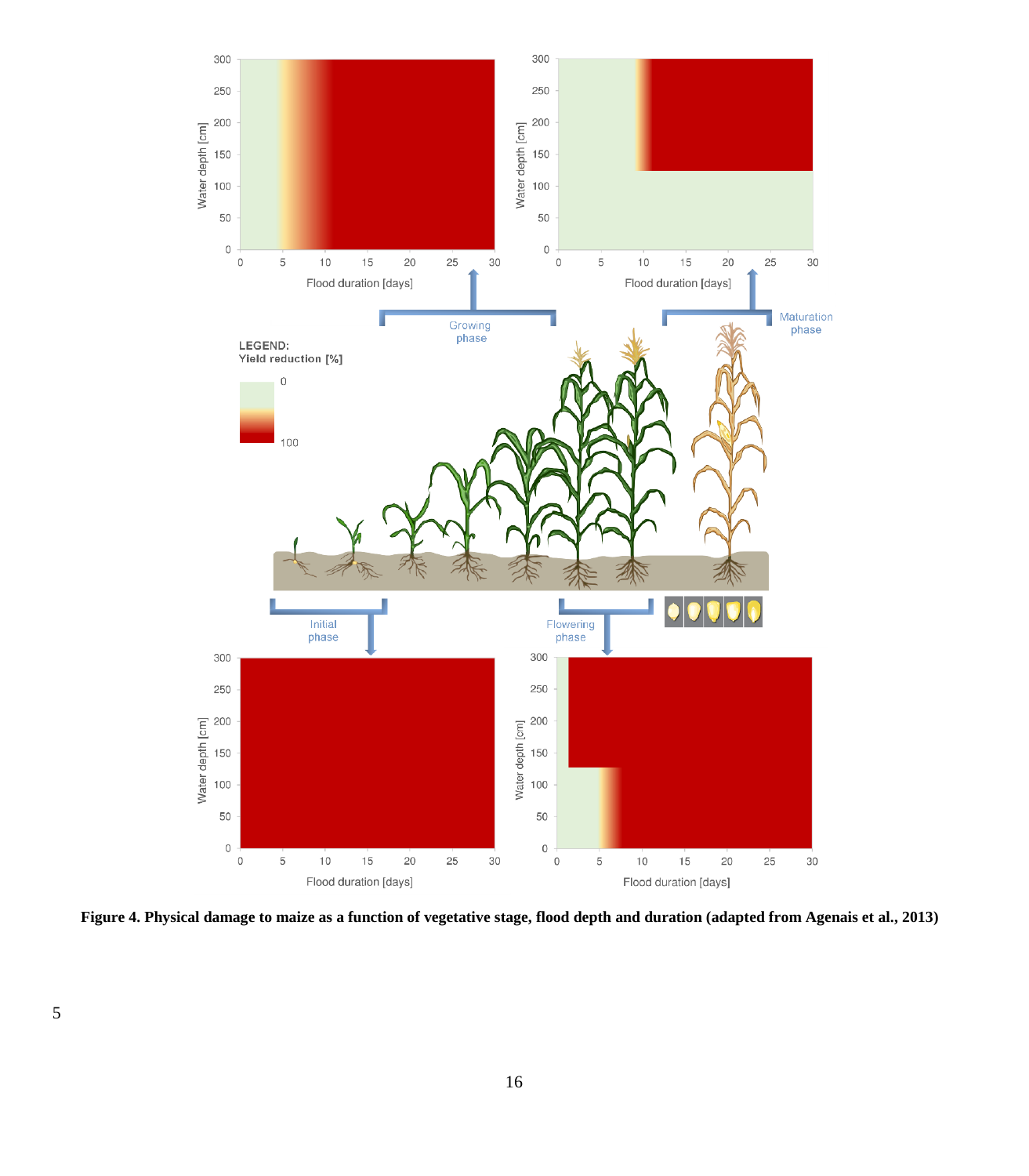**Table 4. Yield reduction and change in production costs for grain maize on the basis of damage alleviation strategy adopted by farmer**

| Time of the<br>flood | <b>Vegetative</b><br>stage | <b>Alleviation</b><br>strategy | Yield<br>reduction<br>[%] | <b>Additional costs</b>    | $\Theta$ ha | <b>Avoided costs</b>    | $\Theta$ ha |
|----------------------|----------------------------|--------------------------------|---------------------------|----------------------------|-------------|-------------------------|-------------|
| November -<br>March  | Bare field                 | Continuation                   | $\Omega$                  | Soil restoring             | 500         |                         |             |
|                      |                            |                                |                           | Soil restoring             |             | Weeding and fertilising | 387         |
|                      |                            | Abandoning                     | 100                       |                            | 500         | Irrigation              | 110         |
| April - May          | Initial phase              |                                |                           |                            |             | Harvesting and drying   | 783         |
|                      |                            |                                |                           | Soil restoring (           | 500         |                         |             |
|                      |                            | Reseeding                      | $\mathbf{0}$              | Strip till and fertilising | 168         |                         |             |
|                      |                            |                                |                           | Seeds and reseeding        | 438         |                         |             |
|                      |                            | Continuation                   | see Fig. 4                | Soil restoring             | 500         |                         |             |
|                      |                            | Abandoning                     | 100                       | Soil restoring             | 500         | Irrigation              | 110         |
| June                 | Growing                    |                                |                           |                            |             | Harvesting and drying   | 783         |
|                      | phase                      |                                |                           | Soil restoring             | 500         |                         |             |
|                      |                            | Reseeding                      | $\Omega$                  | Strip till and fertilising | 168         |                         |             |
|                      |                            |                                |                           | Seeds and reseeding        | 438         |                         |             |
|                      | Flowering                  | Continuation                   | see Fig. 4                | Soil restoring             | 500         |                         |             |
| July - August        | phase                      | Abandoning                     | 100                       | Soil restoring             | 500         | Irrigation              | 55          |
|                      |                            |                                |                           |                            |             | Harvesting and drying   | 783         |
| September -          | Maturation                 | Continuation                   | see Fig. 4                | Soil restoring             | 500         |                         |             |
| October              | phase                      | Abandoning                     | 100                       | Soil restoring             | 500         | Harvesting and drying   | 783         |

Continuing the flooded crops is suggested when flood damage implies none or minor yield loss; in this case, yield reduction

- 5 is equivalent to that supplied by the physical model of Figure 4 as a function of hazard features, while additional costs are only due to soil restoring (see Section 4.4). Abandoning the production can be an option when flood damage is severe. This strategy always leads to a 100% yield reduction; soil restoration is still required, but some production costs can be avoided according to the time of the occurrence of the flood (i.e. remaining time to harvest). Reseeding is an alternative strategy to abandoning when flood damage is severe, but it is possible only until June, by using late maize crops. Results presented in this paper are
- 10 obtained, by adopting the simplified assumption that late reseeding does not imply a yield reduction, neither in quantity nor in quality. In fact, the use of late crops generally implies a yield reduction with respect to traditional crops, reduction that increases as the time of reseeding approaches the maturation phase, and that varies with the different species of late crops and climates, generally ranging from 10% to 30% (Lauer et al., 1999; Tsimba et al., 2013; Dobor et al., 2016; Abendroth et al., 2017). Given the high variability of yield loss with these two variables (i.e. time and species), a reference value was not identified in the
- 15 literature neither in discussion with experts; however, users of AGRIDE-c have the option to set a proper value of the expected yield reduction for late (re-)planting for the context under investigation, in the spreadsheet supplied as supplementary material (https://tinyurl.com/yyj2arhpMolinari et al., 2019b ). Beyond additional costs required to restore the flooded soil, reseeding implies further additional costs related to the preparation of the terrain, the purchase of new seeds and the seeding operations.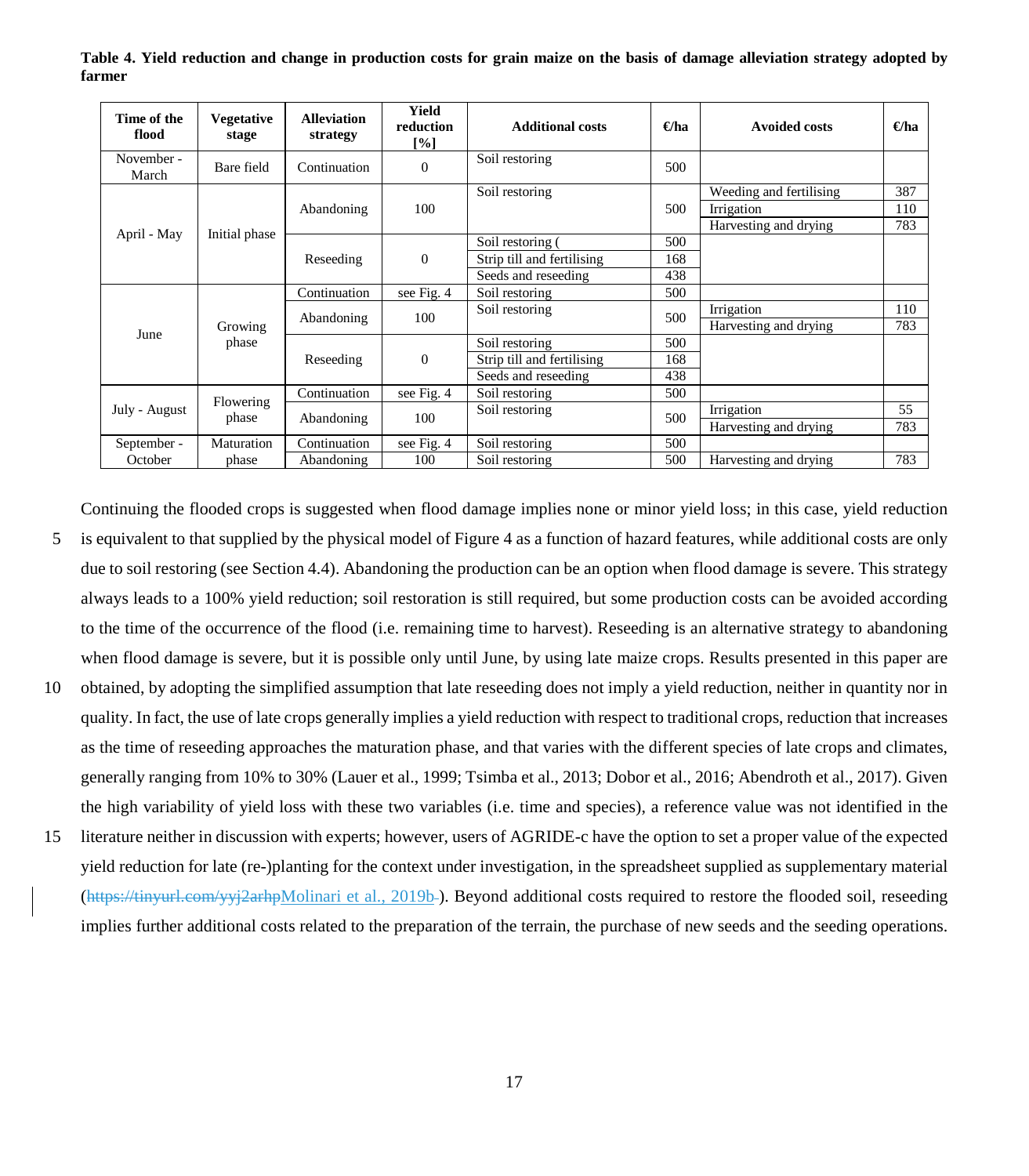#### **4.6 Damage estimation**

According to the conceptual model in Section 3 and assumptions described in the previous sub-sections, damage (D) is estimated for different times of occurrence of the flood (i.e. month), flood intensities (i.e. water depth and flood duration) and damage alleviation strategies, as the difference between ∆GO and ∆PC:

 $5 \quad D = D$  (month, water depth, flood duration, alleviation strategy) =  $\Delta GO - \Delta PC$  (3)

In detail, ∆GO and ∆PC are calculated on the basis of yield reduction and additional and avoided costs, as reported in Table 4. The resulting damage function has a fixed component due to soil restoration costs, to be added to the costs which varies with the flood characteristics and the alleviation strategy.

As an example of damage estimation, Figure 5 shows changes in production costs and gross output for maize cultivation, for 10 three different flood scenarios. Values of the annual gross output and of cumulative production costs are reported for both Scenario 0 and the flood scenario under investigation, with respect to every alleviation strategy farmers can implement according to the intensity of the flood, its time of occurrence and the physical damage suffered by the plant. Differences of production costs and turnover between "flood" and "no flood" scenarios allow calculating the damage D for the farmer.

- The first scenario (Figure 5a) refers to a November flood. In this month, the plant is in the break stage, so no yield loss is 15 expected for any flood intensity (Table 4). Farmers will then continue the production with additional costs limited to those required to restore the flooded soil for a total of 500  $\oplus$ ha (Table 4), which is the absolute damage sustained by farmers.
- The second scenario (Figure 5b) refers to a flood in June, when the plant is in the growing stage. According to the physical model described in Figure 4, in this phase damage depends only on flood duration, while water depth has no effect on it. Figure 5b refers to a 5 days flood which leads, as given by the physical model, to a yield reduction of 12.5%. Given the low physical
- 20 damage, farmers can decide to continue the production or to reseed. In the first case (green line), the gross output decreases by 12.5% (due to yield reduction), while production costs increase due to additional costs for soil restoration, resulting in an absolute damage for the farmer equal to about 870  $\bigoplus$  fa. In the second case (blue line), no reduction in the gross output occurs because reseeding would allow 100% of the yield, while additional production costs include both soil restoration and reseeding costs, resulting in an absolute damage of 1106  $\oplus$ ha. Figure 5b shows that, although possible in theory, abandoning the
- 25 production is not a reasonable choice as absolute damage equals  $2568 \text{ }^2$  Eha, due to a yield reduction of 100% (the only income for the farmer consists in the EU contributions for cultivation) against a saving of production costs of about 389  $\oplus$ ha. Finally, Figure 5c refers to a flood occurring in September; in this period (i.e. maturation phase of the plant), damage depends on both water depth and flood duration. Figure 5c refers in particular to a 10 days flood with a water depth above 1.30 m.

According to the physical model (Figure 4), this flood scenario leads to a 50% yield loss. Farmers have then two choices.

30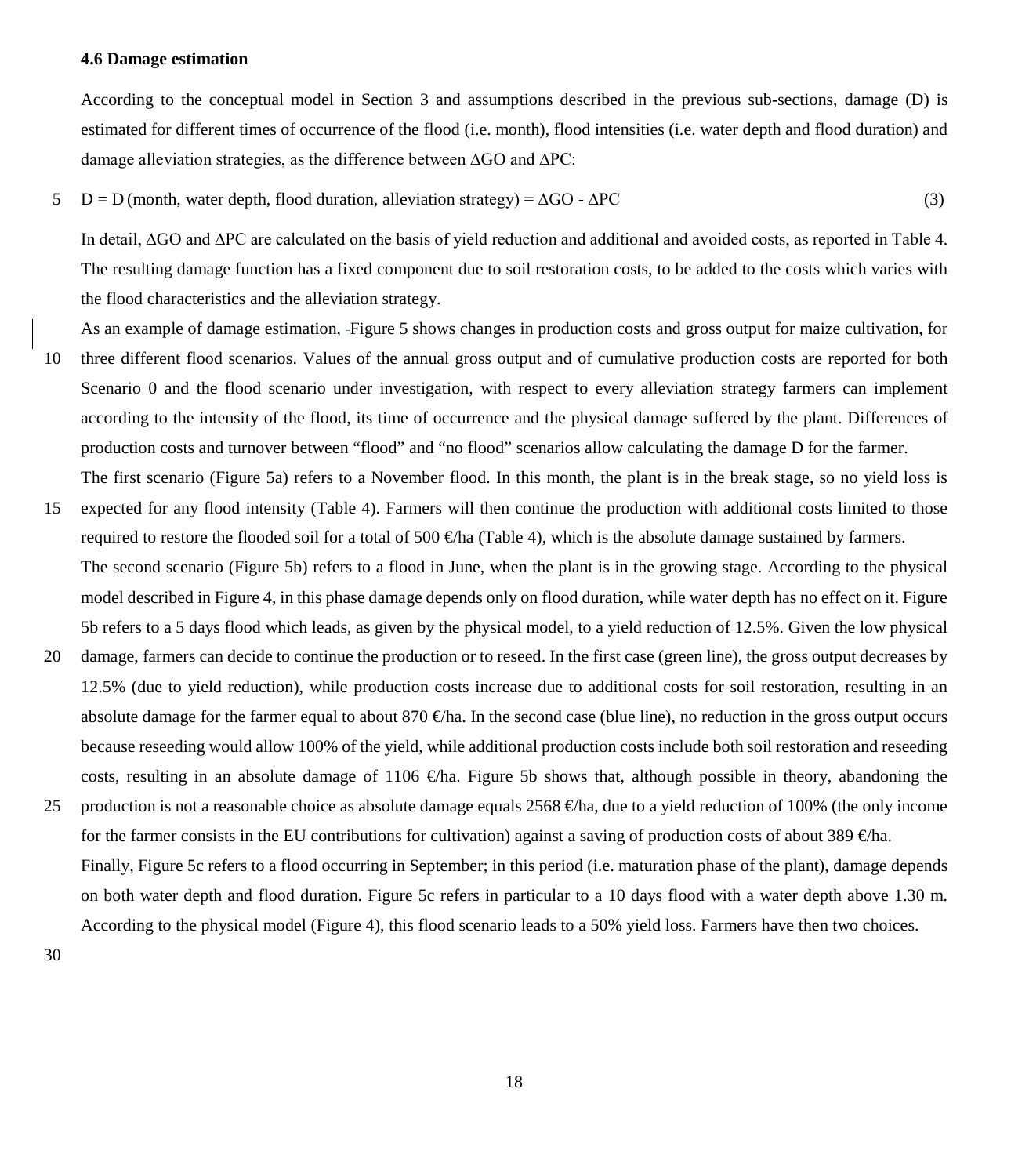

a) November flood (vegetative stage: break): any flood depth and duration



b) June flood (vegetative stage: growing): any flood depth and 5 days duration (yield loss 12.5%)



c) September flood (vegetative stage: maturation): flood depth > 1.30 m and 10 days duration (yield loss 50%)

**Figure 5. Po Plain case: distribution of cumulative production costs for grain maize during the year and annual gross output and net margin in the scenario 0 and in the case of a flood occurring in different months. Colours refers to the different possible strategies**  5 **the farmer can adopt according to: the time of occurrence of the flood, intensity (water depth and duration) and physical damage. The absolute damage for the farmer (Di) is obtained by the difference of the net margin in the Scenario 0 and in the investigated scenario, as exemplified in Figure 5a.**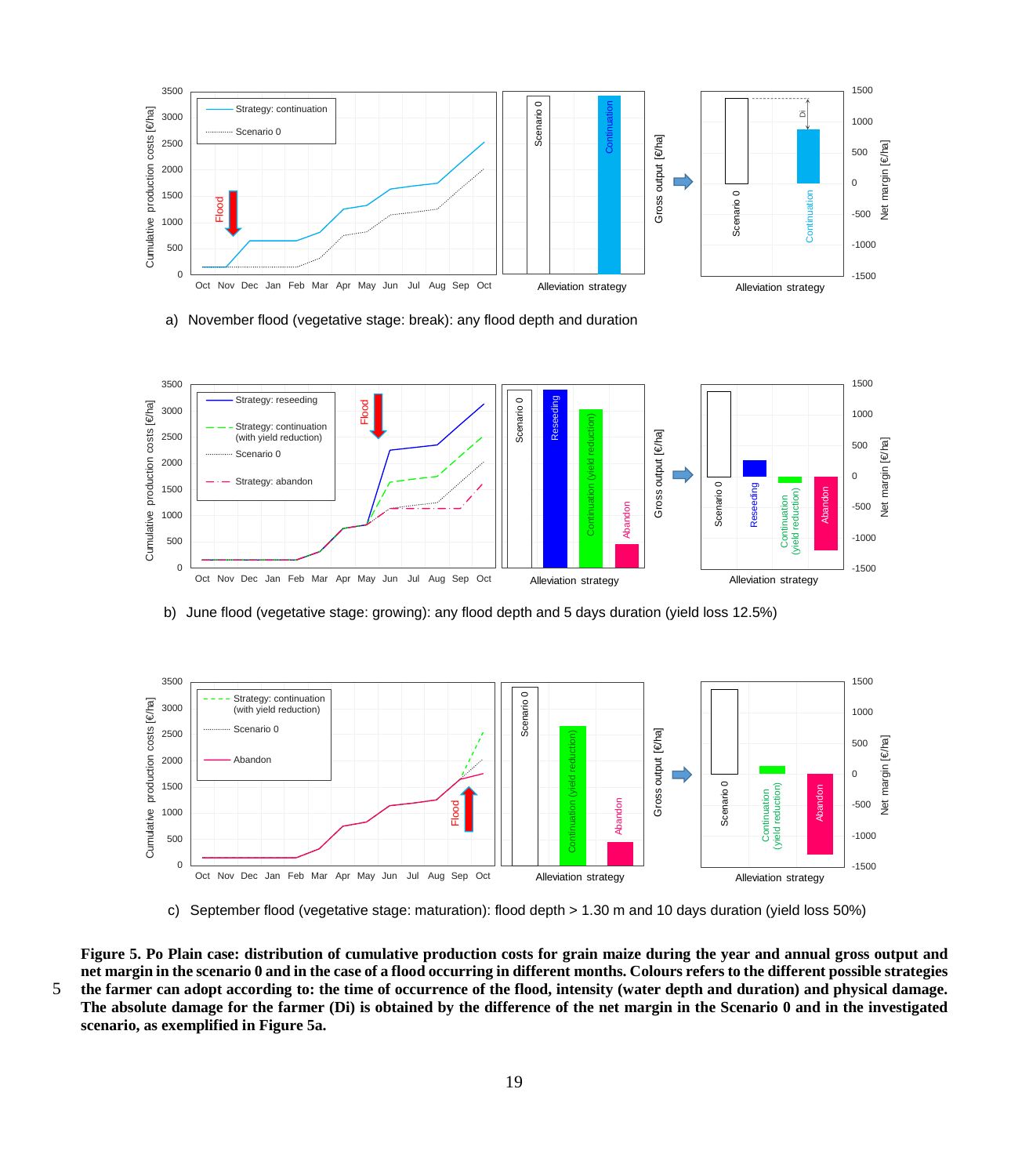If production is continued the gross output decreases by 50% and additional costs are required to restore the flooded soil, resulting in an absolute damage equal to 1980  $\oplus$ ha. In case of abandoning, absolute damage equals 2677  $\oplus$ ha, because of a yield reduction of 100% and saving of production costs of 283  $\oplus$ ha.

- Previous considerations can be repeated for the different months of the year and hazard scenarios. Figure 6 displays the 5 ensemble of the results of damage estimation for all the investigated cases, thus defining the AGRIDE-c model for the Po Plain, for grain maize crops. In particular, the figure reports the relative damage with respect to the net margin in case of no inundation,  $d=D/NM_{\text{noflood}}$ , estimated by the model, for the different months of flood occurrence, flood intensities (i.e. water depth and flood duration) and damage alleviation strategies. The "dash" symbol means that the corresponding strategy cannot be adopted or is not reasonable in the flood scenario under investigation. For example, in the "bare field" season, reseeding is
- 10 not possible because of climatic reasons, nor it is continuation as no cultivation is in place; continuation does not make sense when a 100% yield loss is expected as in the "initial phase" or in the "flowering" stage when  $h \ge 1.3$  m; reseeding with late crops is possible only until June, etc. Equivalent tables for the other investigated crops are reported in the Supplement.

#### **5 Discussion**

The AGRIDE-c model, by enabling the estimation of the expected direct damage to crops in case of flood, represents a

- 15 powerful tool to support more informed decisions on flood risk management for both public and private stakeholders. AGRIDE-c contributes to overcome the limitations of present CBAs, by providing a more comprehensive estimation of flood damages, thus supporting a better definition and choice of public actions for risk mitigation. In addition, the inclusion of damage to agriculture in CBAs is fundamental, especially when the interventions involve floodplains devoted to agricultural activities, as it is typically the case of river restoration actions, included inincluding "integrated river basin management"
- 20 projects and river restoration actions (Morris and Hess, 1988; Morris et al., 2008; Rouquette et al., 2011; Brémond et al., 2013; Massaruto and De Carli, 2014; Guida et al., 2016). Clearly, the tool must be critically used, e.g. by considering possible transfers of losses/gains between farmers in an economic perspective, according to the temporal and spatial scales of the analysis.

The development of AGRIDE-c and its implementation in the Po Plain highlighted that a thorough understanding and

- 25 modelling of damage mechanisms to crops (i.e., of the interaction between damage influencing factors and characteristics of exposed elements leading to a loss) is also useful to orient the behaviour of farmers towards more resilient practices, as the selection of the most resilient crops to be cultivated in areas prone to flooding, the choice of the best alleviation strategy to be followed once flooded, the evaluation of the opportunity to ask for a flood insurance scheme and the definition of the premium. For example, for the context and crop types investigated in the case study, Figure 6 highlights that abandoning the production
- 30 is always the worst strategy, leading to a relative damage greater than 100% in any vegetative stage and for any flood intensity, due to the combined effect of the total loss of the gross output (if excluding the EU contributions, obtained by the farmer also without any yield) and of the costs incurred by the farmer before the flood. On the other hand, when flood intensity implies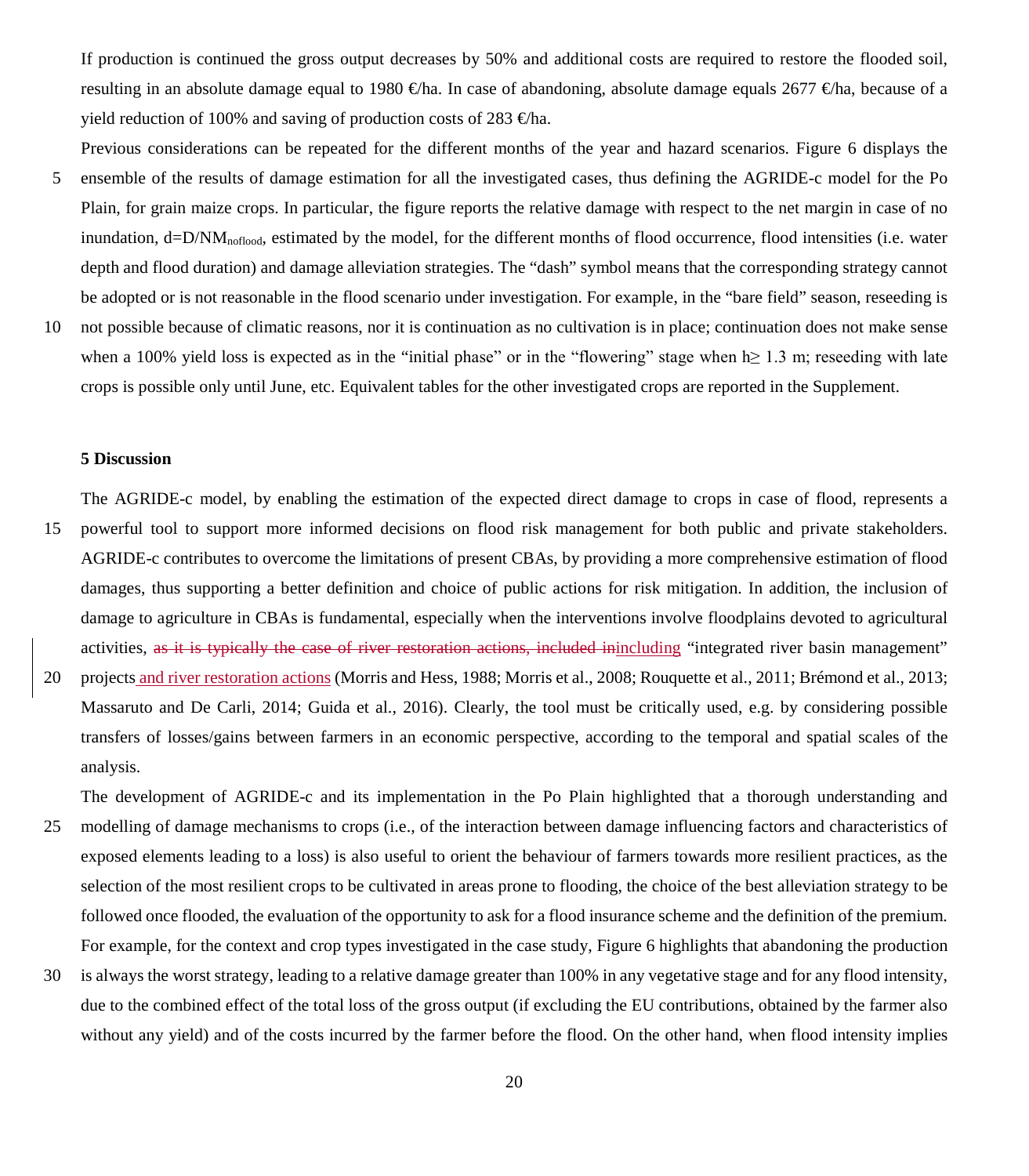significant yield loss, reseeding (if possible) must be preferred to continuation, limiting the relative damage to 80% (where "relative" refers to NM, according to Eq. 2); nevertheless, the positive advantage of reseeding over continuation becomes smaller when including a yield penalty for late (re-)planting: results obtained by using the AGRIDE-c spreadsheet indicate a relative damage of 102% and 145% for a yield reduction of 10% and 30%, respectively.

- 5 The model presents some limitations that must be addressed in future research works and must be carefully taken into account in its implementation. The first is related to data requirements: the number and typology of input parameters may prevent its use in data-scarce areas. However, it must be stressed that high-detailed tools like AGRIDE-c should be adopted only at an advanced stage of the analysis, when the costs of collecting site-specific data may be justified by the expected results (i.e. the choice of the best mitigation strategy); in other cases, like preliminary damage analyses for the identification of priority
- 10 intervention areas or post-event assessments, rapid tools (e.g. based on standardised damage/costs) should be preferred. A second limitation concerns the high uncertainty characterising the input data required by AGRIDE-c, even in a specific context. An example is the estimation, based on few parameters (see Section 4.5), of the expected yield reduction due to late (re)seeding, which may be problematic as it is very variable and dependant on many factors (among others, type of late hybrids used). This implies that damage estimation may be affected by significant uncertainty, which is hardly quantifiable due to the
- 15 limited availability of data for model validation (see Section 2); this uncertainty can be even amplified by the inherent uncertainty of the sub-models implemented in AGRIDE-c, like the economic or physical models for the estimation of flood damage to soil and crops.

This suggests, as for other damage models, the use of AGRIDE-c in a CBA context not in absolute terms (i.e. to evaluate the effectiveness of a specific measure), but as a tool to compare and choose among several alternatives (Scorzini and Leopardi,

20 2017; Molinari et al. 2019a).

Likewise, a sensitivity analysis of input variables should always be performed, to get a flavour of robustness of findings. For example, for maize, the model developed for the Po Plain reveals (not shown here) that even a reduction of 10% of the yield in the Scenario 0 (with respect to the value adopted in the analysis) impacts the damage scenarios, leading to a relative damage greater than 100%, even in the case of reseeding in April and June and continuation in July and September (when yield loss is

- 25 expected). The same occurs if the selling price decreases more than 12.5%, or EU contribution for the minimum tillage is not considered or production costs increase more than 10%. The "new" damage scenarios change the relative convenience associated to the different mitigation strategies; in particular, continuation may be more convenient appropriate that than reseeding for short duration floods. Sensitivity analysis allows also investigating the effect on damage of possible changes in the physical and economic context in which the farm is located; in fact, all of the scenarios analysed in the previous example
- 30 are globally representative of the context under investigation, but they can significantly vary among different farmers and different years: physical productivity is spatially non-uniform within the sub-regions of the Po Plain; prices and costs are highly variable in time and specific locations; only few farmers apply for EU contributions for the minimum tillage.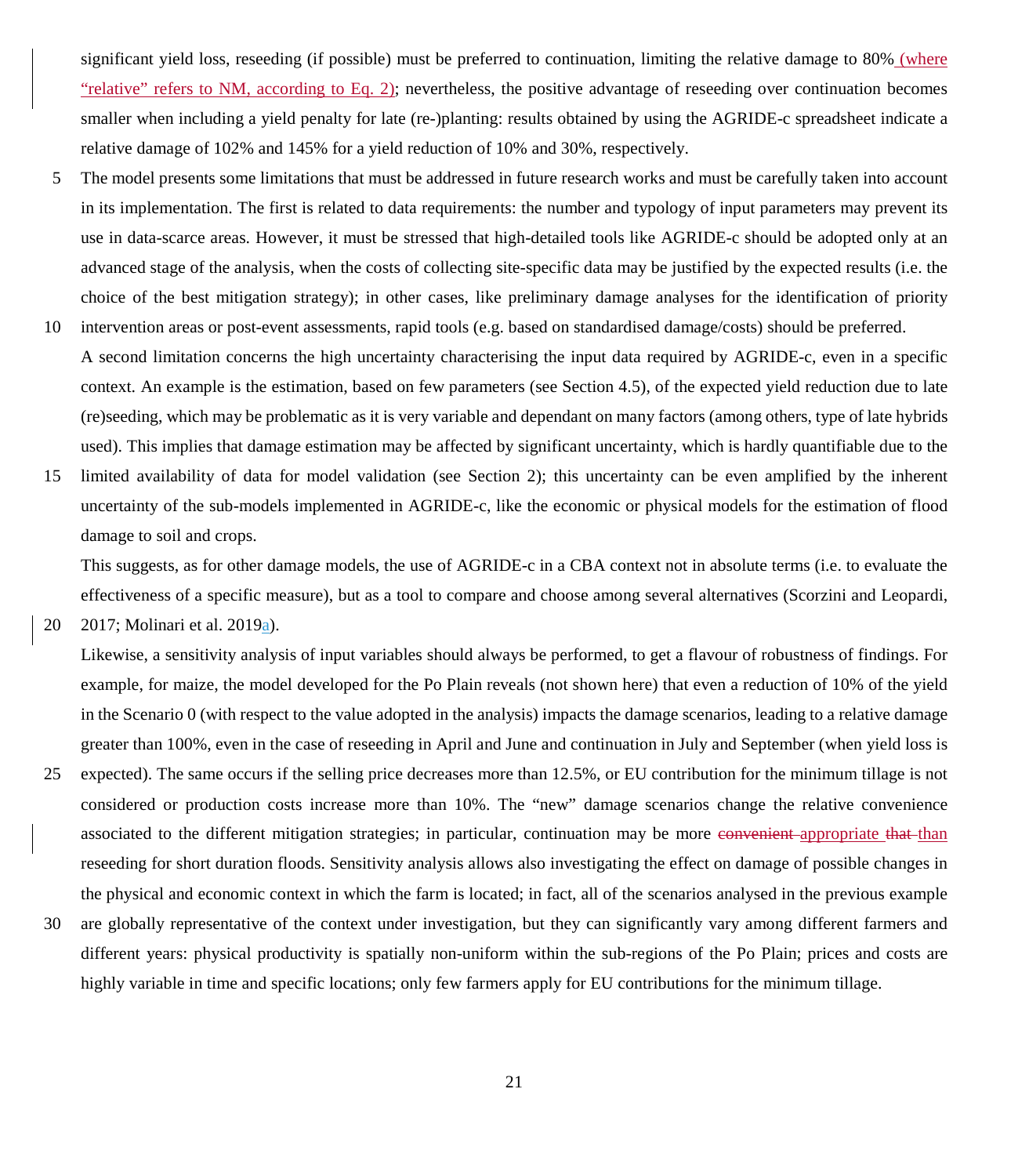|               | Water depth                    |                                          |                                                                   |                                 |      |      | <b>Flood duration [days]</b> |      |                          |              |                          |            |               | <b>Water depth</b> |              |    |
|---------------|--------------------------------|------------------------------------------|-------------------------------------------------------------------|---------------------------------|------|------|------------------------------|------|--------------------------|--------------|--------------------------|------------|---------------|--------------------|--------------|----|
|               | < 130 cm                       | <b>Strategy</b>                          | $\overline{7}$<br>8<br>$\leq$<br>5<br>6<br>9<br>10<br>11<br>$>11$ |                                 |      |      |                              |      |                          |              |                          |            | $\geq 130$ cm | <b>Strategy</b>    | $\,<$        |    |
|               |                                | $\mathsf{C}$                             |                                                                   |                                 |      |      | 36%                          |      |                          |              |                          |            |               |                    | $\mathsf{C}$ |    |
|               | Jan                            | r<br>$\overline{\phantom{a}}$            |                                                                   |                                 |      |      |                              |      |                          |              |                          |            |               | Jan                | $\mathsf r$  |    |
|               |                                | a                                        |                                                                   |                                 |      |      |                              |      |                          |              |                          |            |               |                    | a            |    |
| Bare field    |                                | C                                        |                                                                   | 36%                             |      |      |                              |      |                          |              |                          | Bare field |               | $\mathsf{C}$       |              |    |
|               | Feb                            | r                                        |                                                                   | $\overline{\phantom{a}}$        |      |      |                              |      |                          |              |                          | Feb        | $\mathsf{r}$  |                    |              |    |
|               |                                | a                                        | $\blacksquare$                                                    |                                 |      |      |                              |      |                          |              |                          |            |               |                    | $\mathsf{a}$ |    |
|               |                                | c                                        |                                                                   | 36%<br>$\overline{\phantom{a}}$ |      |      |                              |      |                          |              |                          |            |               |                    | $\mathsf{c}$ |    |
|               | Mar                            | r                                        |                                                                   |                                 |      |      |                              |      | Mar                      | $\mathsf{r}$ |                          |            |               |                    |              |    |
|               |                                | a                                        |                                                                   |                                 |      |      | $\overline{\phantom{a}}$     |      |                          |              |                          |            |               |                    | $\mathsf{a}$ |    |
|               |                                | $\mathsf{c}$                             |                                                                   |                                 |      |      | $\mathbb{L}$                 |      |                          |              |                          |            |               |                    | $\mathsf{c}$ |    |
|               | Apr                            | r                                        |                                                                   |                                 |      |      | 80%                          |      |                          |              |                          |            |               | Apr                | $\mathsf{r}$ |    |
| Initial phase |                                | a                                        |                                                                   |                                 |      |      | 158%                         |      |                          |              |                          |            | Initial phase |                    | $\mathsf a$  |    |
|               |                                | $\mathsf{C}$                             |                                                                   |                                 |      |      | $\overline{a}$               |      |                          |              |                          |            |               |                    | $\mathsf{C}$ |    |
|               | May                            | r                                        |                                                                   |                                 |      |      | 80%                          |      |                          |              |                          |            |               | May                | $\mathsf{r}$ |    |
|               |                                | a                                        |                                                                   |                                 |      |      | 158%                         |      |                          |              |                          |            |               |                    | $\mathsf a$  |    |
| Growing       | Jun                            | $\mathsf{C}$                             | 36%                                                               | 63%                             | 90%  | 117% | 144%                         | 171% | 198%                     | 225%         | $\overline{\phantom{a}}$ |            |               |                    | $\mathsf{c}$ | 36 |
|               |                                | r                                        |                                                                   |                                 |      |      | 80%                          |      |                          |              |                          |            | Growing       | Jun                | $\mathsf r$  |    |
|               |                                | a                                        | $\overline{\phantom{a}}$                                          |                                 |      |      | 187%                         |      |                          |              |                          |            |               |                    | $\mathsf{a}$ | ŀ, |
|               |                                | $\mathsf{C}$                             | 36%                                                               | 90%                             | 144% | 198% |                              |      | $\overline{\phantom{a}}$ |              |                          |            |               | Jul                | $\mathsf{c}$ |    |
|               | Jul                            | r                                        |                                                                   |                                 |      |      | $\mathbb{L}$                 |      |                          |              |                          |            |               |                    | r            |    |
| Flowering     |                                | $\mathsf a$                              | $\overline{\phantom{a}}$                                          |                                 |      |      | 191%                         |      |                          |              |                          |            | Flowering     |                    | $\mathsf a$  |    |
|               |                                | $\mathsf{C}$                             | 36%                                                               | 90%                             | 144% | 198% |                              |      | $\overline{\phantom{a}}$ |              |                          |            |               | Aug                | $\mathsf{C}$ |    |
|               | Aug                            | r                                        |                                                                   |                                 |      |      | $\omega_{\rm{max}}$          |      |                          |              |                          |            |               |                    | $\mathsf r$  |    |
|               |                                | a                                        | $\overline{\phantom{a}}$                                          |                                 |      |      |                              | 191% |                          |              |                          |            |               |                    | $\mathsf{a}$ |    |
|               |                                | $\mathsf{C}$                             |                                                                   |                                 |      |      | 36%                          |      |                          |              |                          |            |               |                    | $\mathsf{C}$ |    |
|               | Sep                            | r                                        |                                                                   |                                 |      |      | $\blacksquare$               |      |                          |              |                          |            |               | Sep                | $\mathsf r$  |    |
| Maturation    |                                | a                                        |                                                                   |                                 |      |      | $\blacksquare$               |      |                          |              |                          |            | Maturation    |                    | $\mathsf{a}$ |    |
|               |                                | $\mathsf{C}$                             |                                                                   |                                 |      |      | 36%                          |      |                          |              |                          |            |               |                    | $\mathsf{c}$ |    |
|               | Oct                            | $\mathsf{r}$                             |                                                                   |                                 |      |      | $\Box$                       |      |                          |              |                          |            |               | Oct                | $\mathsf{r}$ |    |
|               |                                | $\mathsf{a}$                             |                                                                   | $\mathbb{L}$                    |      |      |                              |      |                          |              |                          |            |               |                    | $\mathsf{a}$ |    |
|               |                                | $\mathsf{C}$                             |                                                                   |                                 |      |      | 36%                          |      |                          |              |                          |            |               |                    | $\mathsf{C}$ |    |
|               | Nov                            | $\overline{\phantom{a}}$<br>$\mathsf{r}$ |                                                                   |                                 |      |      |                              |      |                          |              |                          |            | Nov           | $\mathsf r$        |              |    |
|               | $\blacksquare$<br>$\mathsf{a}$ |                                          |                                                                   |                                 |      |      |                              |      |                          |              |                          |            | a             |                    |              |    |
| Bare field    |                                | C                                        |                                                                   |                                 |      |      | 36%                          |      |                          |              |                          |            | Bare field    |                    | $\mathsf{C}$ |    |
|               | Dec                            | r                                        |                                                                   |                                 |      |      | $\overline{\phantom{a}}$     |      |                          |              |                          |            |               | Dec                | $\mathsf{r}$ |    |
|               |                                | a                                        |                                                                   |                                 |      |      | $\overline{\phantom{a}}$     |      |                          |              |                          |            |               |                    | a            |    |
|               |                                |                                          |                                                                   |                                 |      |      |                              |      |                          |              |                          |            |               |                    |              |    |

|                | <b>Flood duration [days]</b> |     |     |                |                          |                     |                |            |       |  |               |                              |                 |          |     |                          |                | <b>Flood duration [days]</b> |      |                     |            |                          |
|----------------|------------------------------|-----|-----|----------------|--------------------------|---------------------|----------------|------------|-------|--|---------------|------------------------------|-----------------|----------|-----|--------------------------|----------------|------------------------------|------|---------------------|------------|--------------------------|
| tegy           | $< 5$                        | 5   | 6   | $\overline{7}$ | 8                        | 9                   | 10             | ${\bf 11}$ | $>11$ |  |               | Water depth<br>$\geq 130$ cm | <b>Strategy</b> | $\leq 5$ | 5   | 6                        | $\overline{7}$ | 8                            | 9    | 10                  | ${\bf 11}$ | $>11$                    |
| c              |                              |     |     |                | 36%                      |                     |                |            |       |  |               |                              | $\mathsf{c}$    |          |     |                          |                | 36%                          |      |                     |            |                          |
| r.             |                              |     |     |                | $\sim$                   |                     |                |            |       |  |               | Jan                          | $\mathsf{r}$    |          |     |                          |                | $\overline{\phantom{a}}$     |      |                     |            |                          |
| $\overline{a}$ |                              |     |     |                | $\sim$                   |                     |                |            |       |  |               |                              | $\mathsf{a}$    |          |     |                          |                | $\sim$                       |      |                     |            |                          |
| c              |                              |     |     |                | 36%                      |                     |                |            |       |  |               |                              | $\mathsf{c}$    |          |     |                          |                | 36%                          |      |                     |            |                          |
| r.             |                              |     |     |                | $\sim$                   |                     |                |            |       |  |               | Feb                          | r               |          |     |                          |                | $\overline{\phantom{a}}$     |      |                     |            |                          |
| $\frac{a}{2}$  |                              |     |     |                | $\sim$                   |                     |                |            |       |  | Bare field    |                              | $\mathsf{a}$    |          |     |                          |                | $\overline{\phantom{a}}$     |      |                     |            |                          |
| c              |                              |     |     |                | 36%                      |                     |                |            |       |  |               |                              | $\mathsf{c}$    |          |     |                          |                | 36%                          |      |                     |            |                          |
| r.             |                              |     |     |                | $\overline{\phantom{a}}$ |                     |                |            |       |  |               | Mar                          | r               |          |     |                          |                | $\overline{\phantom{a}}$     |      |                     |            |                          |
| $\overline{a}$ |                              |     |     |                |                          |                     |                |            |       |  |               |                              | $\mathsf{a}$    |          |     |                          |                | $\overline{\phantom{a}}$     |      |                     |            |                          |
| c              |                              |     |     |                | $\sim$                   |                     |                |            |       |  |               |                              | $\mathsf{c}$    |          |     |                          |                | $\mathbb{Z}^2$               |      |                     |            |                          |
| r.             |                              |     |     |                | 80%                      |                     |                |            |       |  |               | Apr                          | r               |          |     |                          |                | 80%                          |      |                     |            |                          |
| $\overline{a}$ |                              |     |     |                | 158%                     |                     |                |            |       |  | Initial phase |                              | $\mathsf{a}$    |          |     |                          |                | 158%                         |      |                     |            |                          |
| c              |                              |     |     |                | $\mathcal{L}^{\pm}$      |                     |                |            |       |  |               |                              | $\mathsf{c}$    |          |     |                          |                | $\mathbb{Z}^+$               |      |                     |            |                          |
| r.             |                              |     |     |                | 80%                      |                     |                |            |       |  |               | May                          | r               |          |     |                          |                | 80%                          |      |                     |            |                          |
| $\overline{a}$ |                              |     |     |                | 158%                     |                     |                |            |       |  |               |                              | $\mathsf{a}$    |          |     |                          |                | 158%                         |      |                     |            |                          |
| c              | 36%                          | 63% | 90% | 117%           |                          | 144% 171% 198% 225% |                |            |       |  | Growing       |                              | $\mathsf{c}$    | 36%      | 63% | 90%                      | 117%           |                              |      | 144% 171% 198% 225% |            | $\overline{\phantom{a}}$ |
| r              |                              |     |     |                | 80%                      |                     |                |            |       |  |               | Jun                          | $\mathsf{r}$    |          |     |                          |                | 80%                          |      |                     |            |                          |
| a              | $\sim$                       |     |     |                |                          | 187%                |                |            |       |  |               |                              | $\mathsf{a}$    | $\sim$   |     |                          |                |                              | 187% |                     |            |                          |
| c              | 36%                          | 90% |     | 144% 198%      |                          |                     | $\mathbb{L}$   |            |       |  |               |                              | $\mathsf{c}$    |          |     |                          |                | $\mathbb{L}$                 |      |                     |            |                          |
| r              |                              |     |     |                | $\sim$                   |                     |                |            |       |  |               | Jul                          | $\mathsf{r}$    |          |     |                          |                | $\overline{\phantom{a}}$     |      |                     |            |                          |
| a              | $\overline{\phantom{a}}$     |     |     |                |                          | 191%                |                |            |       |  | Flowering     |                              | $\mathsf{a}$    |          |     |                          |                | 191%                         |      |                     |            |                          |
| c              | 36%                          | 90% |     | 144% 198%      |                          |                     | $\mathbb{Z}^2$ |            |       |  |               |                              | $\mathsf{c}$    |          |     |                          |                | $\mathbb{L}$                 |      |                     |            |                          |
|                |                              |     |     |                | $\omega_{\rm{eff}}$      |                     |                |            |       |  |               | Aug                          | $\mathsf{r}$    |          |     |                          |                | $\overline{\phantom{a}}$     |      |                     |            |                          |
| a              | $\sim$                       |     |     |                |                          | 191%                |                |            |       |  |               |                              | $\mathsf{a}$    |          |     |                          |                | 191%                         |      |                     |            |                          |
| c              |                              |     |     |                | 36%                      |                     |                |            |       |  |               |                              | $\mathsf{c}$    |          |     | 36%                      |                |                              |      | 90% 144% 198%       |            | $\sim$                   |
| r              |                              |     |     |                | $\sim$                   |                     |                |            |       |  |               | Sep                          | $\mathsf{r}$    |          |     |                          |                | $\sim$                       |      |                     |            |                          |
| $\overline{a}$ |                              |     |     |                | $\sim$                   |                     |                |            |       |  |               |                              | $\mathsf{a}$    |          |     | $\sim$                   |                |                              |      |                     | 195%       |                          |
| c              |                              |     |     |                | 36%                      |                     |                |            |       |  | Maturation    |                              | $\mathsf{c}$    |          |     | 36%                      |                |                              |      | 90% 144% 198%       |            | $\sim$                   |
| r.             |                              |     |     |                | $\overline{\phantom{a}}$ |                     |                |            |       |  |               | Oct                          | r               |          |     |                          |                | $\sim$                       |      |                     |            |                          |
| $\overline{a}$ |                              |     |     |                |                          |                     |                |            |       |  |               |                              | $\mathsf{a}$    |          |     | $\overline{\phantom{a}}$ |                |                              |      |                     | 195%       |                          |
| c              |                              |     |     |                | 36%                      |                     |                |            |       |  |               |                              | $\mathsf{c}$    |          |     |                          |                | 36%                          |      |                     |            |                          |
| r.             |                              |     |     |                | $\overline{\phantom{a}}$ |                     |                |            |       |  |               | Nov                          | r               |          |     |                          |                | $\overline{\phantom{a}}$     |      |                     |            |                          |
| $\overline{a}$ |                              |     |     |                | $\sim$                   |                     |                |            |       |  | Bare field    |                              | $\mathsf{a}$    |          |     |                          |                | $\overline{\phantom{a}}$     |      |                     |            |                          |
| c              |                              |     |     |                | 36%                      |                     |                |            |       |  |               |                              | $\mathsf{C}$    |          |     |                          |                | 36%                          |      |                     |            |                          |
| r              |                              |     |     |                | $\overline{\phantom{a}}$ |                     |                |            |       |  |               | Dec                          | r               |          |     |                          |                | $\overline{\phantom{a}}$     |      |                     |            |                          |
| a              |                              |     |     |                | $\overline{\phantom{a}}$ |                     |                |            |       |  |               |                              | $\mathsf a$     |          |     |                          |                | $\overline{\phantom{a}}$     |      |                     |            |                          |

**Figure 6. Po Plain case: relative damage (Eq. 2) to maize crops (in case of minimum tillage) for the different combinations times of occurrence of the flood (i.e. month), flood intensities (i.e. water depth and flood duration) and damage alleviation strategies ("c"=continuation; "r"=reseeding; "a"=abandoning. Results shown for the "r" option are obtained by assuming a null yield penalty for late (re-)plating.**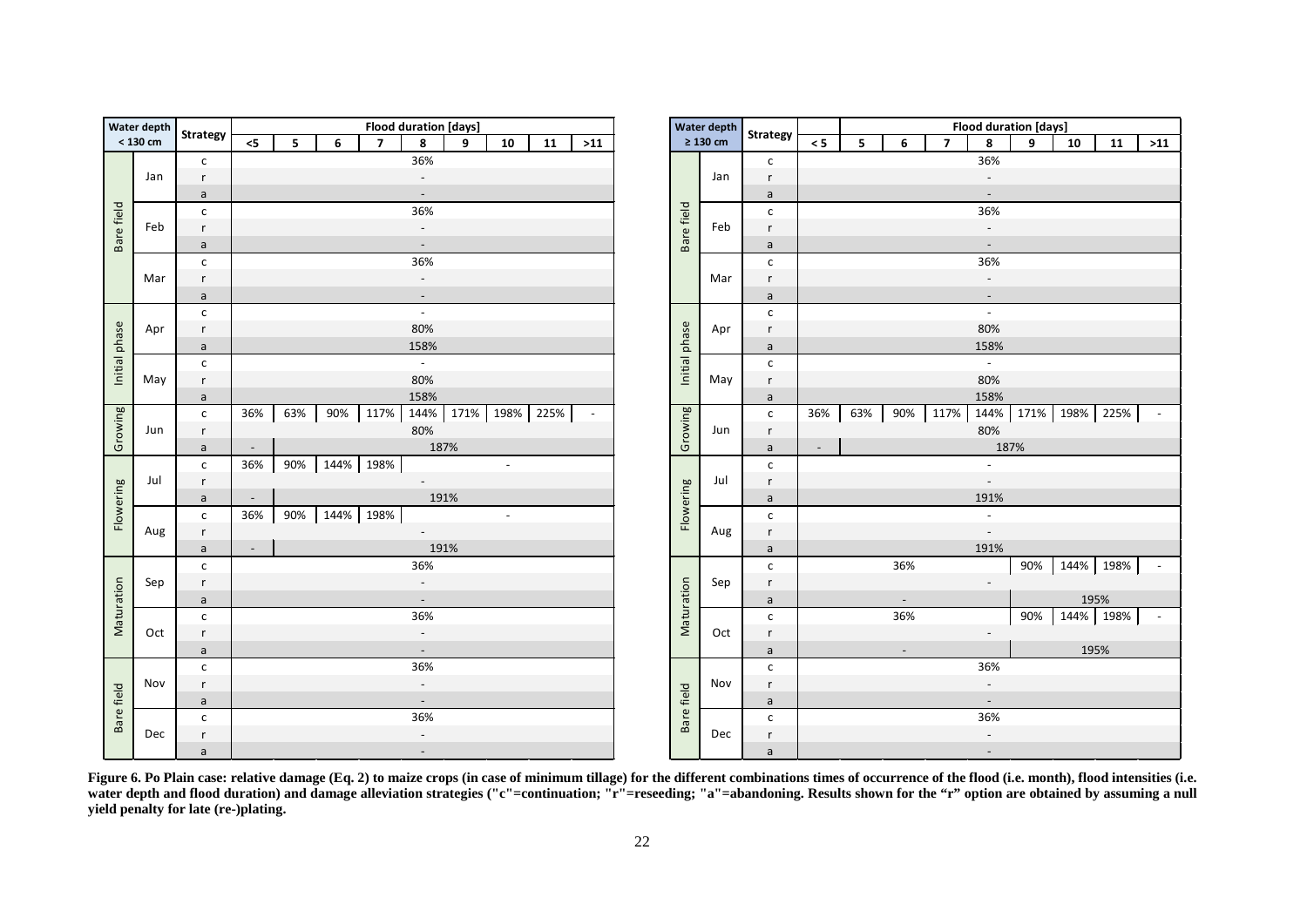A third limitation concerns the time frame of the analysis, focused on one productive cycle; this prevents the comprehensiveness of the damage assessment by neglecting long-term indirect damages, like those related to the low productivity of soil in the following years after the flood event. This limitation must be carefully considered when the tool is implemented for the choice of risk mitigation strategies, as the expected damage can be significantly underestimated.

- 5 Finally, comprehensiveness of damage assessment is limited by the lack of consideration of other farm components which may be damaged in case of flood like damage to perennial plants, livestock, stock, equipment and machineries, buildings, permanent equipment and farm roads (Brémond et al., 2013; Posthumus et al., 2009; Morris and Brewin, 2014) as well as of their systemic interaction (i.e., damage induced to one component by another one). Further research is required on the topic as well as post-event data to calibrate and validate models.
- 10 The development of AGRIDE-c highlighted some challenges for the hydrology and the hydraulic community. In fact, application of the model requires a relatively detailed set of hazard input variables which are often not supplied in existing flood hazard maps (de Moel et al., 2009). Such knowledge would require a shift from traditional 1D steady hydraulic models to 2D unsteady hydraulic models - coupled with suitable sediment and contaminant transport models - in all flood prone areas, which is not easily achievable in a short time, both for technical and economic constraints. Thus, rapid approximate methods
- 15 for the estimation of hydraulic variables of interest should be developed (e.g. Scorzini et al., 2018). In addition, a further problem arises with respect to the estimation of the probability of occurrence of the different inundation scenarios. Given the importance of the time of the year, risk estimates should be based not only on annual probabilities, but also on seasonal probabilities (Fӧrster et al., 2008; Klaus et al., 2016; Morris and Hess, 1988; USACE, 1985); this would imply changing present conceptualisation of flood return periods. It is worth noting that the key role played by the time of the event affects
- 20 also the identification of crops of interest, as the risk analysis should take into account which crops are actually in place when the event occurs. In fact, because of rotation techniques, it may happen that several different crops can exist on the same plot at different times of the year.

#### **6 Conclusions**

This paper presented AGRIDE-c, a conceptual model for assessing flood damage to crops and its implication for farmers. The

25 model has been exemplified in the Po Plain – North of Italy, for which a spreadsheet (partly customizable by users) for the calculation of damage has been also developed.

By organising the available knowledge on flood damage to crops in a usable and consistent tool that integrates physical and economic approaches, AGRIDE-c constitutes an advancement in flood damage modelling, supplying a general framework that can potentially be applied across different geographical and economic contexts. This aspect is the main strength of the model,

30 given the fragmented and not consolidated literature on the topic. On the other hand, the development of the model highlighted different challenges for the scientific community to achieve reliable estimations of flood damage to crops. Indeed, the exercise carried out for the Po Plain pointed out that further investigations on the modelling of damage mechanisms are required to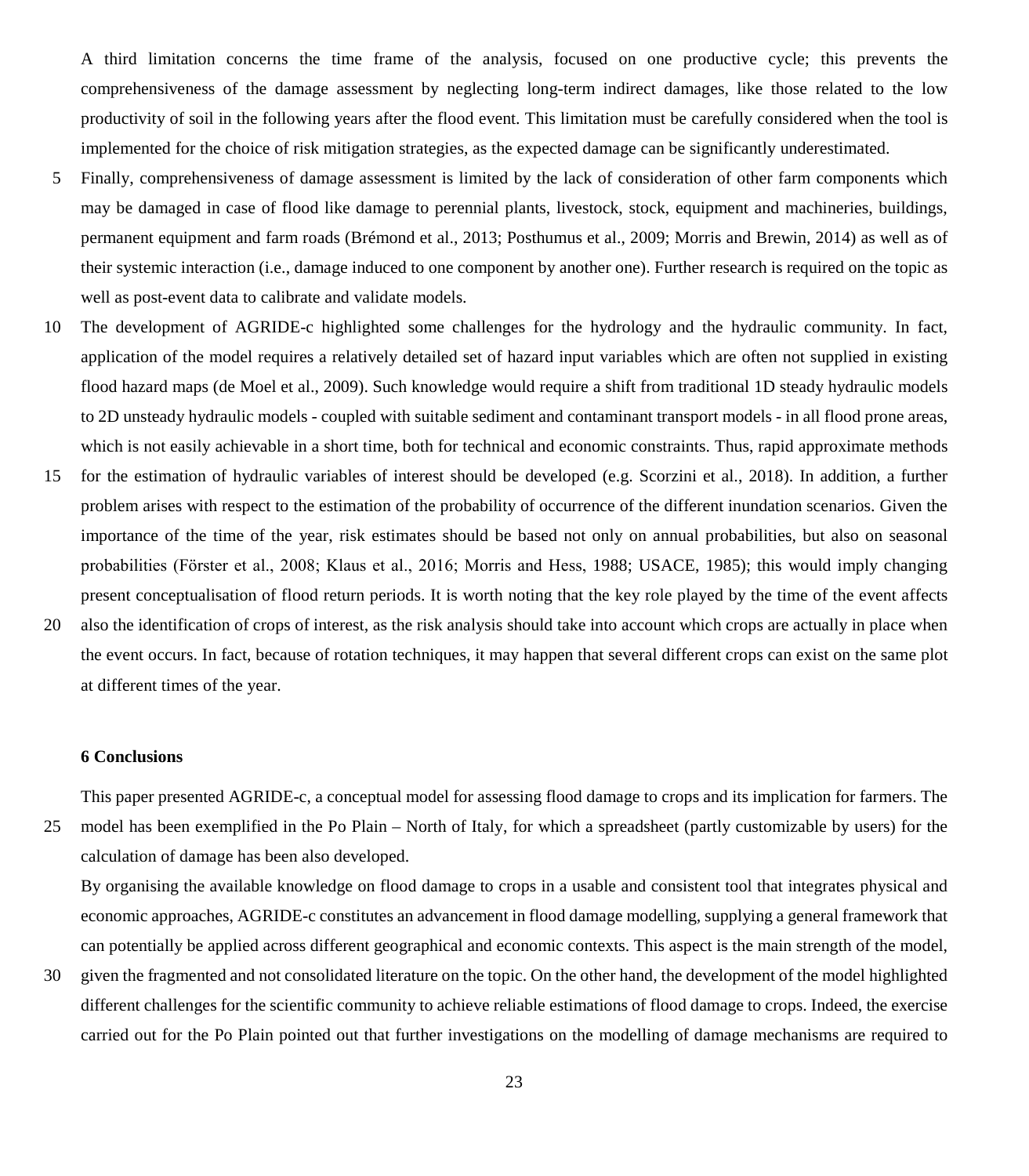fully implement AGRIDE-c in a specific context: at present, (over)simplifications are made, for instance, regarding the physical damage to soil and its effect on crops or the influence of flood intensity on yield quality reduction.

Despite current limitations, the case study demonstrates the usability of the conceptual model; at the same time, it represents an example of how the model can be adapted to different geographical or economic contexts, given that all the assumptions

5 and hypotheses made in the sub-models are clearly described; importantly, the model is based on the vegetative cycle of the crops, allowing its transferability to contexts characterised by different crop calendars or climate conditions. Finally, according to our knowledge, the model represents the first tool for the estimation of flood damage to crops in the Italian context, and in particular in the Po Plain region.

Further research efforts will be focused on three directions: (i) a better understating of damage mechanisms, (ii) the validation 10 of the model, even for other contexts of implementation and (iii) the extension of the model to the other components of a farm.

#### **Acknowledgements**

This work has been funded by Fondazione Cariplo, within the project "Flood-IMPAT+: an integrated meso & micro scale procedure to assess territorial flood risk".

15 We wish to thank the Editor and the Reviewers for their constructive comments, which helped us to improve the quality of the manuscript.

#### **Author Contributions**

Conceptualization, D.M., A.R.S. and F.B.; Methodology, D.M., A.R.S., F.B. and A.G.; Data Management, D.M., A.R.S. and 20 A.G.; Analysis, D.M., A.R.S. and A.G.; Investigation of the results, D.M., A.R.S. and F.B.; Development of the spreadsheet,

A.G., Writing – Original Draft, D.M.; Writing - Review, D.M., A.R.S., and F.B.

#### **Competing interests**

The authors declare that they have no conflict of interest

#### 25 **References**

Abendroth L.J., Woli K.P., Myers A.J., Elmore R.W., Yield-based corn planting date recommendation windows for Iowa. Crop, Forage & Turfgrass Management, 3(1), 1-7, 2017. doi: 10.2134/cftm2017.02.0015

Agenais A.L., Grelot F., Brémond P., Erdlenbruch K., Dommages des inondations au secteur agricole. Guide méthodologique et fonctions nationales, IRSTEA, UMR G-EAU «Gestion de l'Eau, Acteurs et Usages», Montpellier, France, 30 2013

Alfieri L., Dottori F., Betts R., Salamon P., Feyen L., Multi-model projections of river flood risk in Europe under global warming, Climate, 6(1), 6, 2018. doi:10.3390/cli6010006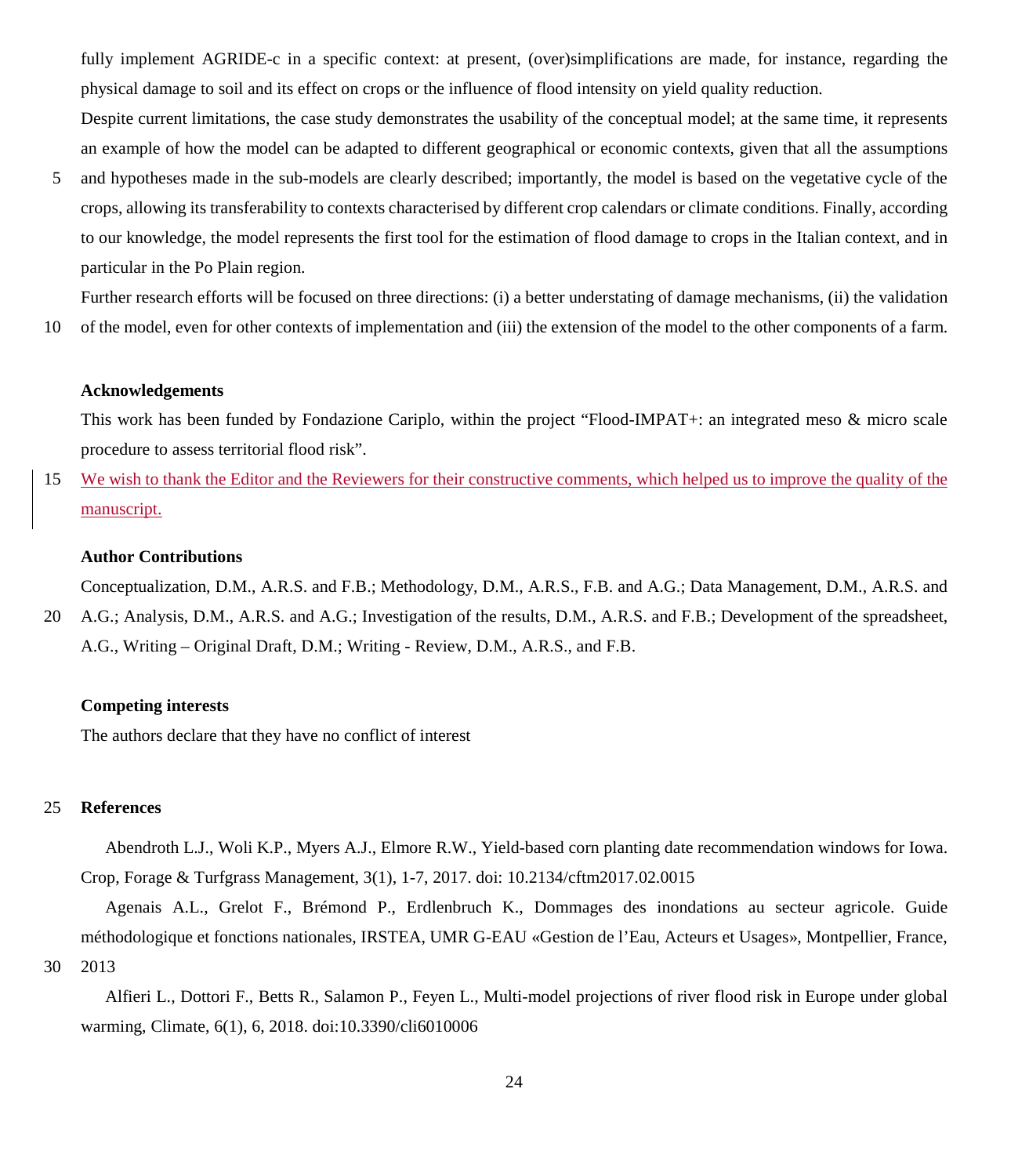Araki, H., Hossain, M.A., Takahashi, T, Waterlogging and hypoxia have permanent effects on wheat root growth and respiration. Journal of Agronomy and Crop Science, 198(4), 264-275. doi: 10.1111/j.1439-037X.2012.00510.x

Arrighi C., Rossi L., Trasforini E., Rudari R., Ferraris L., Brugioni M., Franceschini S., Castelli F., Quantification of flood risk mitigation benefits: A building-scaledamage assessment through the RASOR platform, Journal of Environmental 5 Management 207:92-104, 2018. doi: 10.1016/j.jenvman.2017.11.017

AdBPo (Autorità di Bacino del Fiume Po), Rapporto sulla piena del novembre 2002 in Lombardia – Fiumi Lambro e Adda Sottolacuale, Parma, Italy, 2003

AdBPo (Autorità di Bacino del Fiume Po), Studio di fattibilità della sistemazione idraulica del fiume Adda nel tratto da Olginate alla confluenza in Po, del fiume Brembo nel tratto da Lenna alla confluenza in Adda, del fiume Serio nel tratto da

10 Parre alla confluenza in Adda, Parma, Italy, 2004

Ballesteros-Cánovas J.A., Sanchez-Silva M., Bodoque J.M., Díez-Herrero A., An Integrated Approach to Flood Risk Management: A Case Study of Navaluenga (Central Spain), Water Resources Management, 27:3051–3069, 2013. doi: 10.1007/s11269-013-0332-1

Brémond P., Grelot F., Agenais A.L., Review Article: Economic evaluation of flood damage to agriculture – review and 15 analysis of existing methods, Natural Hazards and Earth System Sciences, 13:2493–2512, 2013. doi:10.5194/nhess-13-2493- 2013

Cammerer H., Thieken A. H., Lammel J., Adaptability and transferability of flood loss functions in residential areas, Nat. Hazards Earth Syst. Sci., 13, 3063-3081, 2013. doi: 10.5194/nhess-13-3063-2013.

Chatterton J., Clarke C., Daly E., Dawks S., Elding C., Fenn T., Hick E., Miller J., Morris, J., Ogunyoye, F., Salado, R.,

20 The costs and impacts of the winter 2013 to 2014 floods. Environment Agency, UK Government, Report SC140025/R1, Bristol, UK. ISBN: 978-1-84911-372-4

Citeau J.M., A New Flood Control Concept in the Oise Catchment Area: Definition and Assessment of Flood Compatible Agricultural Activities, FIG Working Week, April 13-1, Paris, France, 2003.

Centre for Research on the Epidemiology of Disasters (CRED), Natural Disasters 2018, Brussels, Belgium, 2019

25 de Moel H., van Alphen J., Aerts J.C.J.H., Flood maps in Europe – methods, availability and use, Natural Hazards and Earth System Sciences, 9, 289-301, 2009. doi: 10.5194/nhess-9-289-2009

Dunderdale J.A.L., Morris J., The Benefit: Cost analysis of river maintenance, Water and Environment Journal, 11(6), 423- 430, 1997. doi: 10.1111/j.1747-6593.1997.tb01375.x

Dobor L., Barcza Z., Hlásny T., Árendás T., Spitkó T., Fodor, N., Crop planting date matters: Estimation methods and 30 effect on future yields. Agricultural and Forest Meteorology, 223, 103-115, 2016. doi: 10.1016/j.agrformet.2016.03.023

Dutta D., Herath S., Musiake K., A mathematical model for flood loss estimation. Journal of Hydrology, 277:24–49, 2003. doi: 10.1016/S0022-1694(03)00084-2

European Environment Agency (EEA), Economic Losses from Climate-Related Extremes, European Environment Agency (EEA), Copenhagen, Denmark, 2017; p. 17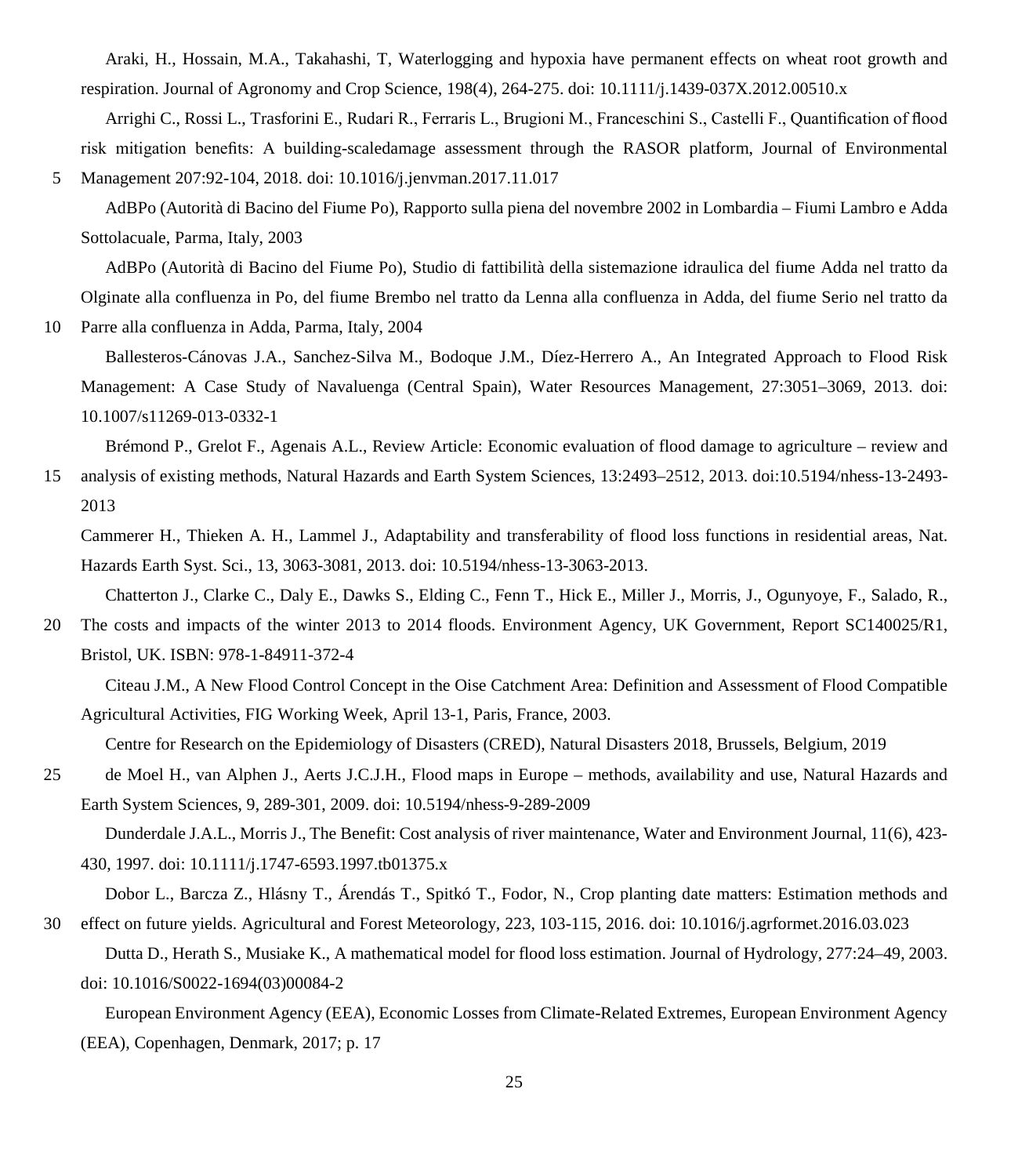Fӧrster S., Kuhlmann B., Lindenschmidt K.-E., and Bronstert A., Assessing flood risk for a rural detention area, Natural Hazards and Earth System Sciences, 8:311–322, 2008. doi: 10.5194/nhess-8-311-2008

Guida R.J., Remo J.W.F.b , Secchi S., Tradeoffs of strategically reconnecting rivers to their floodplains: The case of the Lower Illinois River (USA), Science of the Total Environment 572:43–55, 2016. doi: 10.1016/j.scitotenv.2016.07.190

- 5 Hallett, P., Hall, R., Lilly, A., Baggaley, B., Crooks, B., Ball, B., Raffan, A., Braun, H., Russell, T., Aitkenhead, M., Riach, D., Rowan, J., Long, A. (2016). Effect of soil structure and field drainage on water quality and flood risk. CRW2014\_03 Hein T.C., Baranyi C., Herndl G.J., Wanek W., Schiemer, F., Allochthonous and autochthonous particulate organic matter in floodplains of the River Danube: the importance of hydrological connectivity. Freshwater Biology, 48(2): 220-232, 2003. doi: 10.1046/j.1365-2427.2003.00981.x
- 10 Hoes O., Schuurmans W., "Flood standards or risk analyses for polder management in the Netherlands." Irrigation and Drainage 55(S1): S113-S119, 2006

Hussain S.G., Decision Support System for Assessing Rice Yield Loss from Annual Flooding in Bangladesh, PhD Dissertation, University of Hawaii - UMI Company, USA, 1996.

Jongman B., Kreibich H., Apel H., Barredo J.I., Bates P.D., Feyen L., Gericke A., Neal J., Aerts J. C. J. H., Ward P. J., 15 Comparative flood damage model assessment: towards a European approach, Natural Hazards and Earth System Sciences,

12:3733–3752, 2012. doi: 10.5194/nhess-12-3733-2012

Jonkman S.N., Brinkhuis-Jak M., Kok M., Cost benefit analysis and flood damage mitigation in the Netherlands, HERON, 49(1), 2004

Klaus S., Kreibich H., Merz B., Kuhlmann B., Schröter K., Large-scale, seasonal flood risk analysis for agricultural crops 20 in Germany, Environ Earth Sci, 75: 1289, 2016. doi: 10.1007/s12665-016-6096-1.

Kok M., Huizinga H.J., Vrouwenvelder, A.C.W.M., Barendregt A., Standard Method 2004 - Damage and Casualties Caused by Flooding, DWW-2005-009, RiJkswaterstaat, The Netherlands, 2005

Lauer J.G., Carter P.R., Wood T.M., Diezel G., Wiersma D.W., Rand R.E., Mlynarek M.J., Corn hybrid response to planting date in the northern corn belt. Agronomy Journal, 91(5), 834-839, 1999

25 Massarutto A., De Carli A. Two birds with one stone: Improving ecological quality and flood protection through river restoration, Economics and policy of energy and the environment, 1: 117-145, 2014. doi: 10.3280/EFE2014-001005 Mechler R. Reviewing estimates of the economic efficiency of disaster risk management: opportunities and limitations of using risk-based cost–benefit analysis, Natural Hazards 81: 2121-2147, 2016. doi: 10.1007/s11069-016-2170-y

Mechler R., Bouwer L.M., Schinko T., Surminski S., Linnerooth-Bayer J., Loss and Damage from Climate Change. 30 Concepts, Methods and Policy Options, Springer, Cham, Switzerland, 557p. ISBN: 978-3-319-72026-5, 2019

Menoni S., Molinari D., Ballio F., Minucci G., Atun F., Berni N., Pandolfo C. Flood damage: a model for consistent, complete and multi-purpose scenarios, Natural Hazards and Earth System Sciences, 16:2783-2797, 2016. doi: 10.5194/nhess-16-2783-2016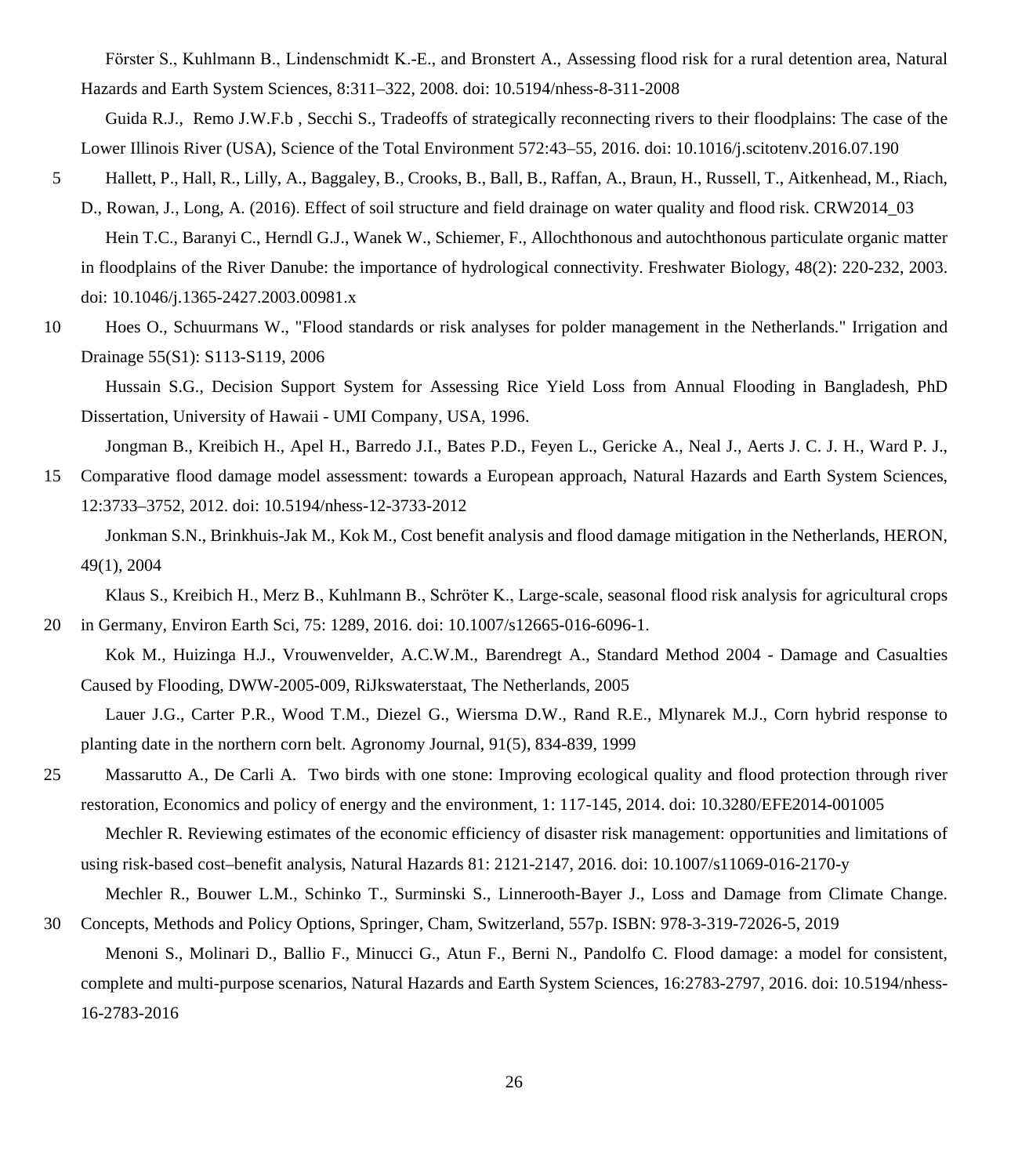Meyer, V., Becker, N., Markantonis, V., Schwarze, R., van den Bergh, J. C. J. M., Bouwer, L. M., Bubeck, P., Ciavola, P., Genovese, E., Green, C., Hallegatte, S., Kreibich, H., Lequeux, Q., Logar, I., Papyrakis, E., Pfurtscheller, C., Poussin, J., Przyluski, V., Thieken, A. H., and Viavattene, C., Review article: Assessing the costs of natural hazards – state of the art and knowledge gaps, Natural Hazards and Earth System Sciences, 13:1351–1373, 2013. doi: 10.5194/nhess-13-1351-2013

5 Molinari D., De Bruijn K., Castillo-Rodríguez J.T., Aronica G.T., Bouwer L.M., Validation of flood risk models: Current practice and possible improvements, International Journal of Disaster Risk Reduction, 33: 441-44, 2019 (a). doi: 10.1016/j.ijdrr.2018.10.022

Molinari, D.; Scorzini, A.R.; Gallazzi, A.; Ballio, F., AGRIDE-c simulator, Mendeley Data, 2019 (b) doi: 10.17632/js6xbx4whw.1

10 Morris, J. 1992. Agricultural land drainage, land use change and economic performance: Experience in the UK. Land Use Policy, 9(3): 185‐198, 1992

Morris J., Hess T.M., Agricultural flood alleviation benefit assessment: a case study, Journal of agricultural economics, 39(3): 402-412, 1988. doi: 10.1111/j.1477-9552.1988.tb00600.x

Morris J., Bailey A.P., Lawson C.S., Leeds-Harrison P.B., Alsop D., Vivash R., The economic dimensions of integrating 15 flood management and agri-environment through washland creation: a case from Somerset, England. Journal of Environmental Management, 88(2), 372-381, 2008. doi: 10.1016/j.jenvman.2007.03.023Morris J., Brewin P., The impact of seasonal flooding on agriculture: the spring 2012 floods in Somerset, England, Journal of Flood Risk Management, 7: 128-140, 2014. doi:

10.1111/jfr3.12041

Pangapanga, P.I., Jumbe, C.B., Kanyanda, S., Thangalimodzi, L. Unravelling strategic choices towards droughts and

20 floods' adaptation in Southern Malawi. *International journal of disaster risk reduction*, *2*, 57-66, 2012. doi: 10.1016/j.ijdrr.2012.08.002

Penning-Rowsell E., Priest S., Parker D., Morris J., Tunstall S., Viavattene C., Chatterton J., Owen D., Flood and coastal erosion risk management: a manual for economic appraisal. Routledge, Abingdon, Oxford, UK, 2013

Pitt, M., The Pitt review: learning lessons from the 2007 floods, 2008. available at: http:// 25 webarchive.nationalarchives.gov.uk, last access: 20 June 2018Pivot J.M., Martin P. Farms adaptation to changes in flood risk: a management approach. *Journal of Hydrology*, 267(1-2), 12-25, 2002. doi: 10.1016/S0022-1694(02)00136-1

Posthumus, H., Morris, J., Hess, T. M., Neville, D., Phillips, E., Baylis, A., Impacts of the summer 2007 floods on agriculture in England. Journal of Flood Risk Management, 2(3), 182-189, 2009. doi: 10.1111/j.1753-318X.2 009.01031.x

30 Rao, R., Li, Y., Management of flooding effects on growth of vegetable and selected field crops. *HortTechnology*, *13*(4), 610-616, 2003. doi: 10.21273/HORTTECH.13.4.0610

Read Sturgess and Associate, Rapid Appraisal Method (RAM) for floodplain Management, Department of Natural Resources and Environment, State of Victoria, Australia, 2000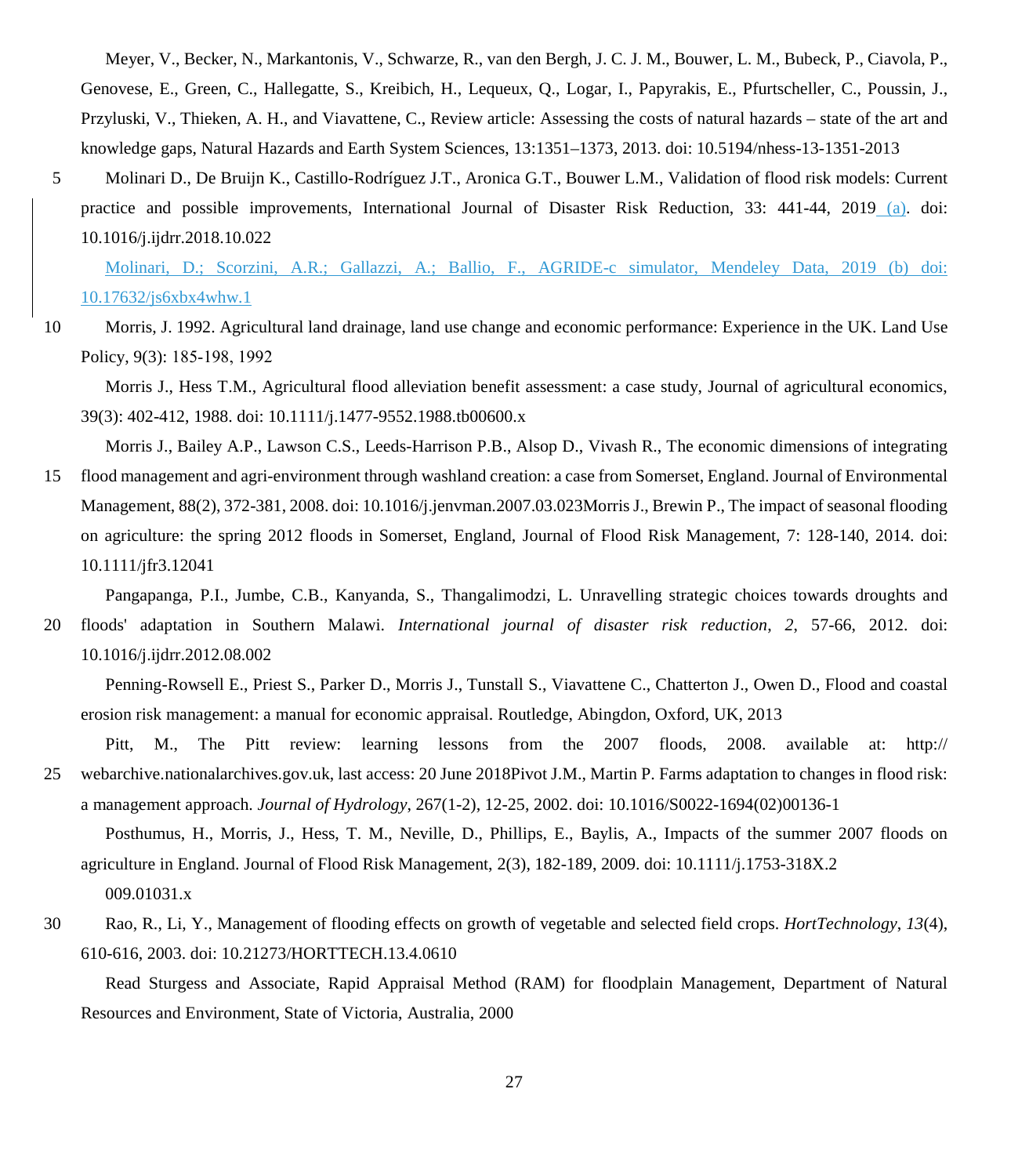Ren, B., Zhang, J., Dong, S., Liu, P., Zhao, B., Effects of duration of waterlogging at different growth stages on grain growth of summer Maize (Zea mays L.) under field conditions. Journal of Agronomy and Crop Science, 202(6), 564-575, 2016. doi: 10.1111/jac.12183

Rossetti S., Cella O.W., Lodigiani V., Studio idrologico idraulico del tratto di fiume Adda inserito nel territorio comunale, 5 Comune di Lodi, Lodi, Italy, 2010

Rouquette J.R., Posthumus H., Morris J., Hess T.M., Dawson Q.L., Gowing, D.J.G. Synergies and trade-offs in the management of lowland rural floodplains: an ecosystem services approach, Hydrological Sciences Journal, 56(8), 1566-1581. doi: 10.1080/02626667.2011.629785

Saint-Geours N., Grelot F., Bailly J.S., Lavergne C., Ranking sources of uncertainty in flood damage modelling: a case 10 study on the cost-benefit analysis of a flood mitigation project in the Orb Delta, France, Journal of Flood Risk Management 8:161–176, 2015. doi: 10.1111/jfr3.12068

Scorzini A.R., Radice A., Molinari D. A New Tool to Estimate Inundation Depths by Spatial Interpolation (RAPIDE): Design, Application and Impact on Quantitative Assessment of Flood Damages. *Water*, *10,* 1805, 2018. doi: 10.3390/w10121805

15 Scorzini A.R., Leopardi, M., River basin planning: from qualitative to quantitative flood risk assessment: the case of Abruzzo Region (central Italy). Natural Hazards, 88(1), 71-93, 2017. doi: 10.1007/s11069-017-2857-8

Setter, T.L., Waters, I., Review of prospects for germplasm improvement for waterlogging tolerance in wheat, barley and oats. Plant and Soil, 253(1), 1-34, 2003. doi: 10.1023/A:1024573305997

Shrestha B.B., Okazumi T., Tanaka S., Sugiura A., Kwak Y., Hibino S., (2013). Development of Flood Vulnerability

20 Indices for Lower Mekong Basin in Cambodian Floodplain. Journal of Japan Society of Civil Engineers, Ser. B1 (Hydraulic Engineering), 69(4), I-1-6

Shreve C.M., Kelman I., Does mitigation save? Reviewing cost-benefit analyses of disaster risk reduction, International Journal of Disaster Risk Reduction, 10:213-235, 2014. doi: 10.1016/j.ijdrr.2014.08.004

Tockner K., Pennetzdorfer D., Reiner N., Schiemer F., Ward, J.V., Hydrological connectivity, and the exchange of organic 25 matter and nutrients in a dynamic river–floodplain system (Danube, Austria). Freshwater Biology, 41(3), 521-535, 1999. doi: 10.1046/j.1365-2427.1999.00399.x

U.S. Army Corps of Engineers (USACE), AGDAM Agricultural Flood Damage Analysis - User's Manual (Provisional), 1985: available at: http://www.hec.usace.army.mil/

Van Aalst M.K., The impacts of climate change on the risk of natural disasters, Disasters, 30(1), 5-18, 2006. doi: 30 10.1111/j.1467-9523.2006.00303.x

Vozinaki A.K., Karatzas G.P., Sibetheros I.A., Varouchakis E.A., An agricultural flash flood loss estimation methodology: the case study of the Koiliaris basin (Greece), February 2003 flood, Natural Hazards, 79(2):899-920, 2015. doi: 10.1007/s11069-015-1882-8